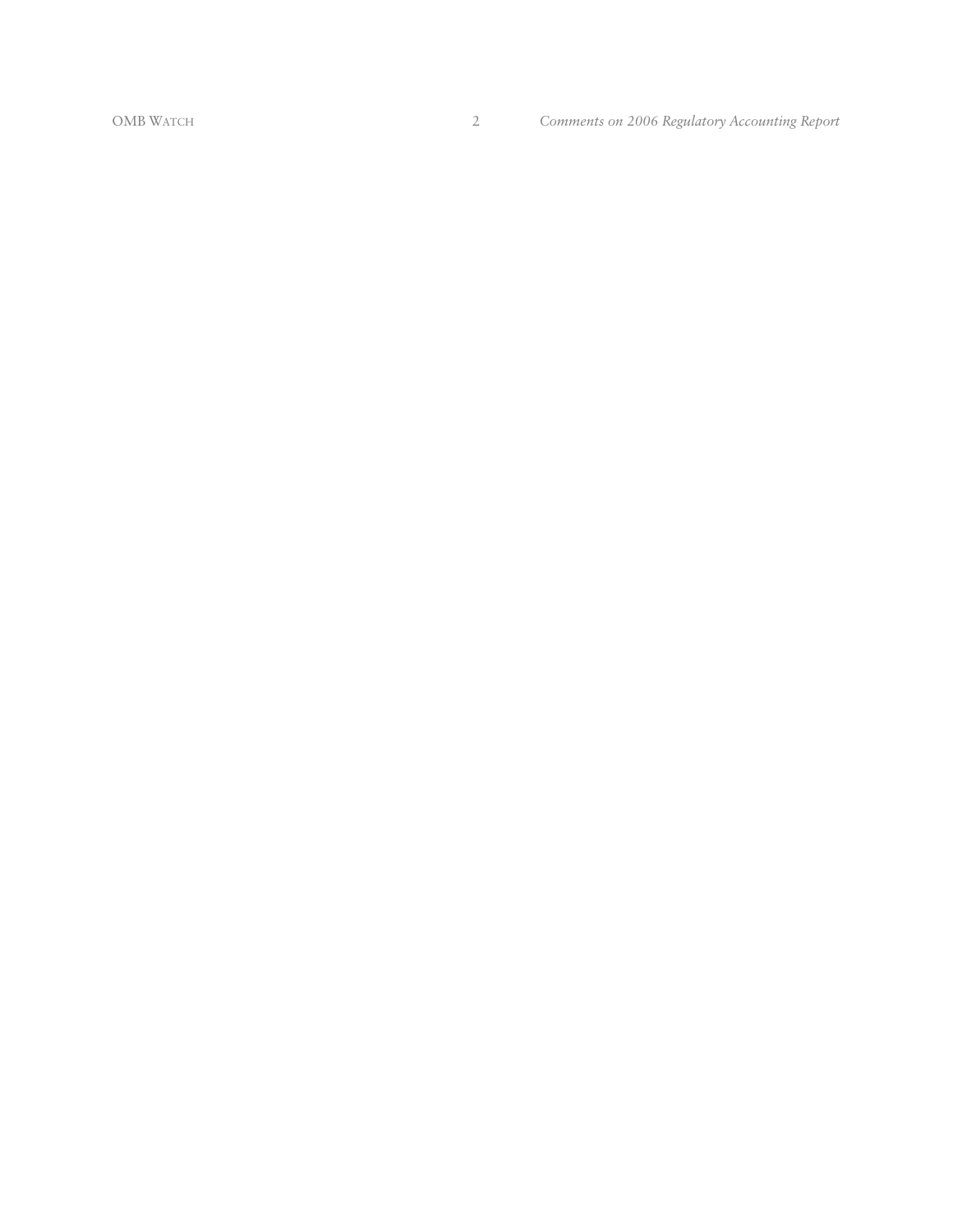We are writing in response to OMB's April 13, 2006 notice in the *Federal Register*<sup>1</sup> inviting comments on OMB's 2006 annual draft report on the costs and benefits of regulation.<sup>2</sup> I am submitting these comments on behalf of OMB Watch, a nonpartisan, nonprofit research and advocacy center dedicated to promoting an open, accountable government that is responsive to the public's needs. For over 20 years, OMB Watch has advocated for improvements to the regulatory process and against policies that constrain federal action in the public interest.

OMB Watch continues to object to OMB's "regulatory accounting" methodology, which has repeatedly been demonstrated as intellectually bankrupt and useless for public policy. The report continues to perpetuate unsound methodologies and fails to address flaws in the report that have been cited in comments year after year.

Just as OMB has failed to respond to criticism from previous years' reports and has instead chosen to recycle much of its analysis from last year, we are forced to recycle much of our criticism, which has yet to be significantly addressed by OMB. As the guard changes at OMB, we hope that the new administrator will work to usher in greater transparency and responsiveness to the agency's many critics.

 Unlike previous years, OMB does not ask for public comment on any particular aspects of the report. Instead, the agency asks for only general comments on the report. OMB Watch's comments make three major points:

- 1. **OMB's report continues to suffer problems of transparency and responsiveness.** OMB once again fails to seriously consider public input, continuing to make the same blunders year after year and failing to respond to public criticism. OMB needs to improve the transparency of this annual process and must be more responsive to the public's comments.
- **2. OMB poses a false and misleading trade-off between corporate interest and protection of the public.** OMB continues to offer weak and unsubstantiated evidence that environmental, health and safety regulation is bad for American business and continues to ignore the rich scholarship that regulation can improve U.S. businesses and overall well-being.
- **3. OMB continues to support the flawed methodologies of cost-benefit analysis and net benefits.** While cost-benefit analysis itself is often biased against regulation, OMB's particular use of cost-benefit analysis is even more dubious, often masking highly debatable moral and ethical concerns.

<sup>1.</sup> *See* Notice, 71 Fed. Reg. 19,213 (Apr. 13, 2006).

<sup>2.</sup> *See* OFFICE OF INFO. & REG. AFFS., OMB, 2006 DRAFT ANN. REPT. ON COSTS AND BENEFITS OF FED. REGS. (hereinafter "Draft Report").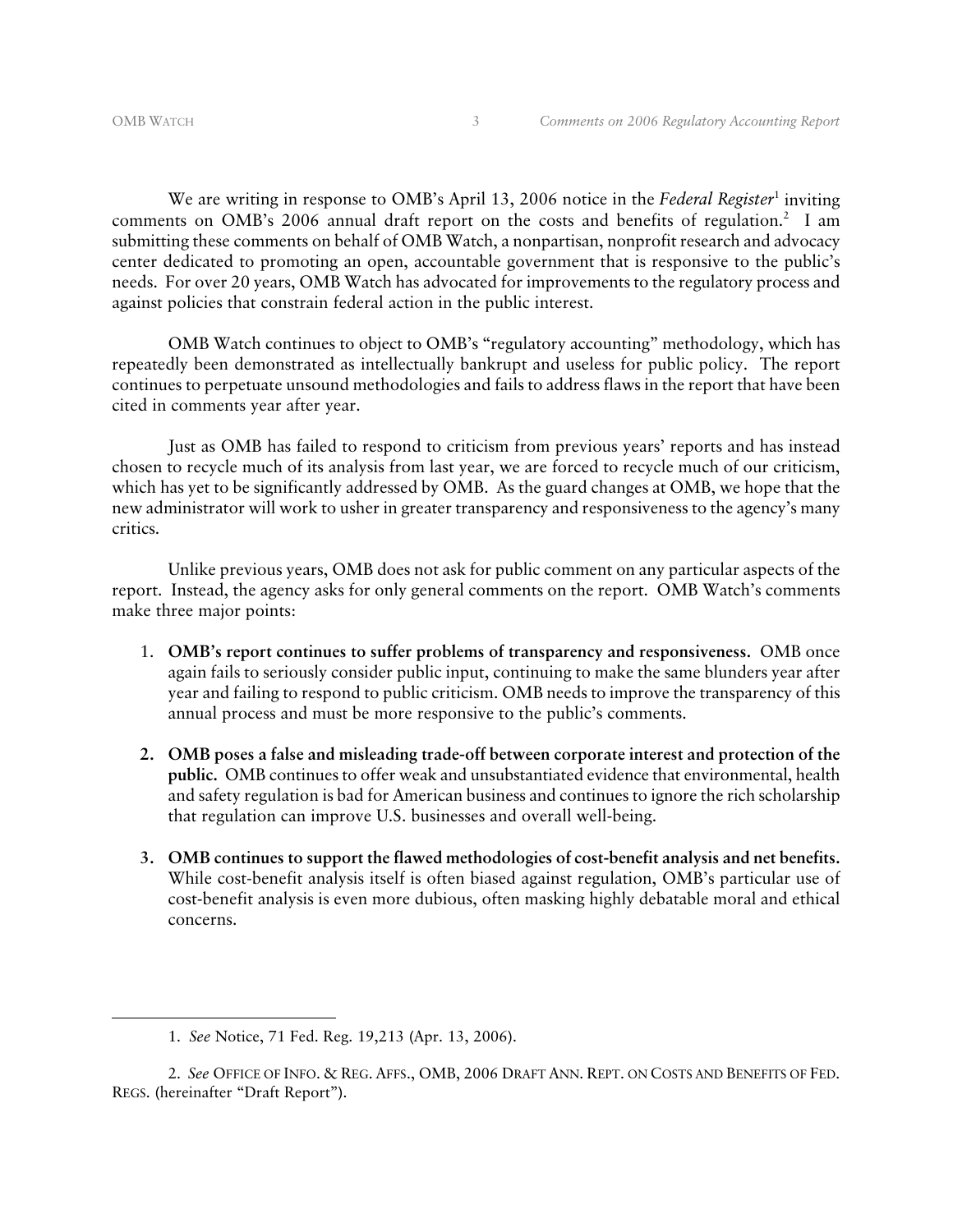#### OMB WATCH 4 *Comments on 2006 Regulatory Accounting Report*

### **I. OMB'S REPORT CONTINUES TO SUFFER PROBLEMS OF TRANSPARENCY AND RESPONSIVENESS.**

OMB has not yet made its best efforts to facilitate public participation or be responsive to the public's concerns. When Congress authorized OMB to produce this annual report on the costs and benefits of regulation, it required OMB to make a draft of the report available for public comment and peer review. Although OMB has in the past taken advantage of the public comment process to solicit hit lists of regulatory protections to be weakened or eliminated, it has not yet taken advantage of the public comments process to improve the quality of the report itself. OMB has yet to respond adequately to several errors pointed out by commenters over the years, with the result being that errors from previous reports have reappeared in this year's draft report. OMB could enrich the process and ultimately the annual report itself with a few simple reforms that make it easier for the public to comment on the information contained in this report. If OMB would pay enough attention to those comments, it might make fewer errors in the future.

#### **A. OMB should facilitate the public's involvement by making the underlying information more transparent.**

OMB has improved upon this year's report by adding links to the Regulatory Impact Analysis for some of the rules listed in its cost and benefit estimates. OMB Watch thanks OIRA for making this critical progress towards greater transparency in the report. Unfortunately, though a step in the right direction, the RIAs are not made available for all regulations listed or for other types of economic analysis conducted by the federal agencies. OMB has yet to make all underlying data and cited materials readily available to the general public either through an electronic docket or a reading room.

OMB has thrown up roadblocks that keep the public from holding OMB accountable for its representations in the annual report. In order to track down the information on costs and benefits from previous years, which OMB includes in its 10-year totals, the public must make its way through a maze of past reports:

| Major rules from this period | must be found in this report: |
|------------------------------|-------------------------------|
| $10/1/93 - 3/31/95$          | 2003 Report, App. A Tbl.18    |
| $4/1/95 - 3/1/99$            | 2000 Report, Chapter IV       |
| $4/1/99 - 9/30/01$           | 2002 Report, App. E Tbl.19    |
| $10/1/01 - 9/30/02$          | 2003 Report, App. A Tbl.19    |
| $10/1/02 - 9/30/03$          | 2004 Report, App. A Tbl.12    |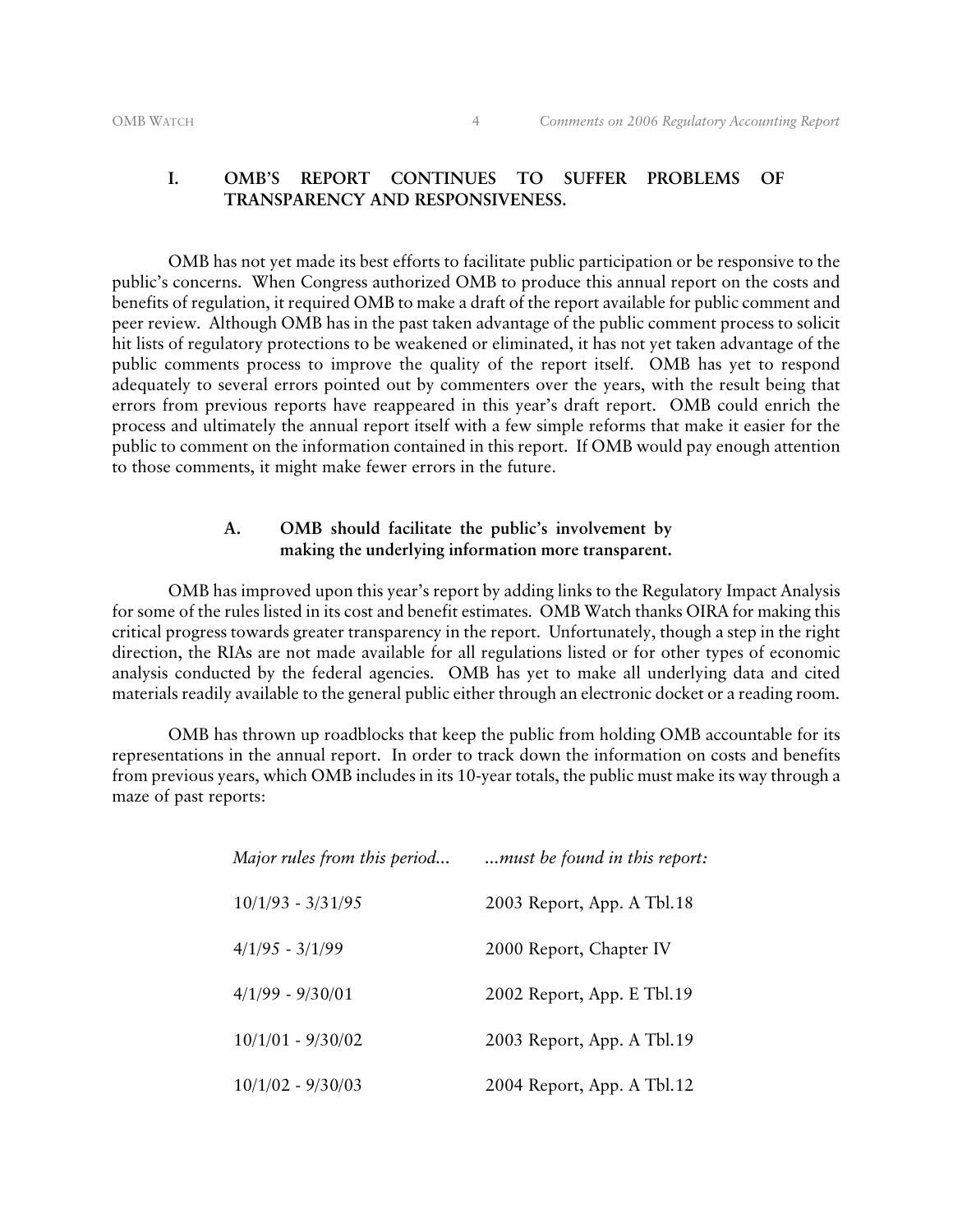| $10/1/03 - 9/30/04$ | 2005 Report, App. A Tbl.A-1            |
|---------------------|----------------------------------------|
| $10/1/04 - 9/30/05$ | 2005 Draft Report, App. A<br>$Tbl.A-1$ |

Trying to check OMB's work in producing those totals is an even more arduous task. For many major rules covered by the report, OMB avers that it relies on the unadjusted estimates of costs and benefits that the agencies themselves prepared in the course of the rulemaking process. Tracking those estimates down in the 90 days OMB permits for the public comments process is an exercise in futility. All of the regulatory impact analyses and economic impact analyses (which sometimes are separate and distinct documents, meaning that it takes multiple documents to understand the basis of an agency's ultimate conclusions) are available in the agencies' rulemaking dockets, but not all dockets are available online. Even for those dockets that are available online, OMB does not provide docket numbers, which are the essential quanta of information for anyone trying to make his or her way through the universe of government information.

The existence of online agency dockets does not alone solve these concerns. Occasionally, key documents were prepared before the transition to online docket access. In other cases, the dockets are simply inaccessible online, even if they had an online presence at some point. In the case of EPA, which otherwise does an excellent job of maintaining dockets online even after public comment periods have closed, the dockets can be difficult to search: the EPA e-dockets do not readily collapse into lists of documents by type (such as a list only of documents prepared by the agency, excluding public comments, or a list of impact analyses). The pending development of the new e-rulemaking initiative, even if it answered all of these problems, still would not address the larger problem that tracking down the underlying information from which this annual report is generated would require navigating umpteen dockets in umpteen agencies.

The difficulties continue when it comes to information beyond agency docket documents. OMB has cited numerous scholarly articles in this report, most of which are not accessible for free over the Internet. OMB has access to all of this information, which it presumably consults in the preparation of this annual report. OMB could advance the public comment process into the 20th century, at least, by creating an online docket with all of the information upon which OMB relies in the course of preparing its annual report. For those documents which copyright concerns would preclude digitizing on an e-docket, OMB could at a minimum establish a physical docket room.

OMB can only benefit from the improved public comment and peer review made possible by such transparency measures.

#### **B. OMB has failed to correct mistakes identified by the public.**

The draft report is riddled with errors from previous years that OMB has not corrected, even though commenters have brought them to OMB's attention. When Congress required OMB to submit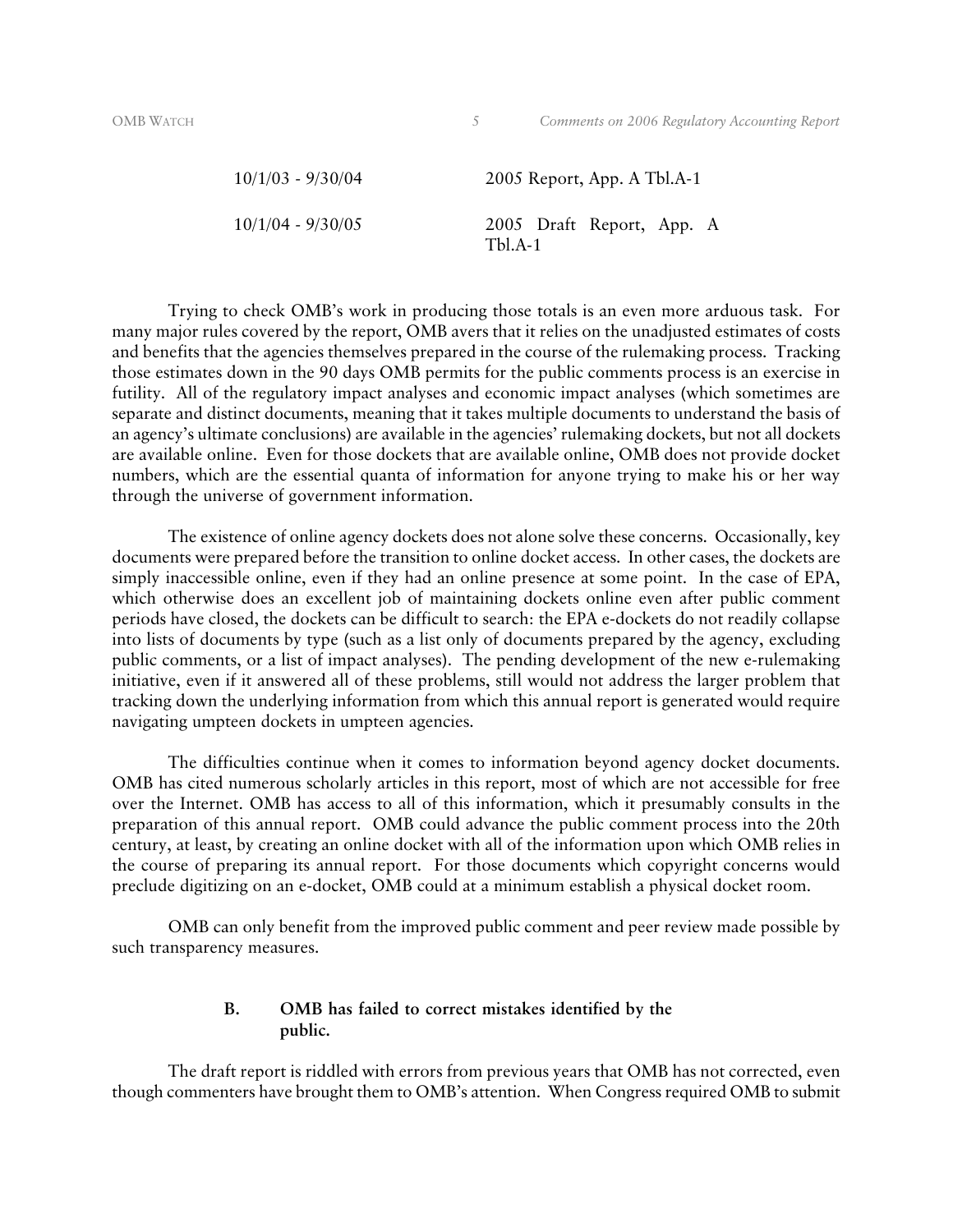a draft of its annual report to the public and peer reviewers for comment, it clearly expected something more than a *pro forma* exercise: it expected that OMB would pay attention to those comments, and that the final report would be enriched by the process. OMB is not, however, taking advantage of the opportunity provided by the public comment process. This year's draft report replicates several mistakes from earlier reports; some of these mistakes have actually been identified multiple times over the years.

OMB should immediately correct the following errors that have returned in this year's draft report:

#### *Eliminating so-called "transfer rules" from the discussion of total costs and benefits.*

OMB should not need yet another recitation of the problems with its arbitrary and incoherent distinction between social regulations and "transfer rules." There is a prevailing definition of transfer rules as those which "simply transfer money from one entity to another after market actors have chosen the nature and level of goods and services to be provided" and "do not attempt to change, or have the effect of changing, the nature or level of economic goods or services provided by private economic actors."<sup>3</sup> As has been repeatedly pointed out, OMB exempts several regulations from its annual totals of costs and benefits as transfer rules even though they do not fit these criteria. Back in 2003, OMB conceded that there was "merit to the request" that OMB state a principled list of criteria for what constitutes a transfer rule, explain how rules it excludes from annual accounting meet those criteria, and assess the distributive impacts of the rules; OMB actually added that it was "considering the feasibility of providing [better information on transfer rules] in future reports."4

OMB has yet to make good on that promise. As it failed to do last year, OMB has again failed to explain adequately its designation of "transfer rules" exempted from its description of costs and benefits. This mistake is not merely academic; it can significantly distort the presentation of the administration's regulatory record. $5$ 

3. Lisa Heinzerling & Frank Ackerman, Comments on 2004 Draft Report, at 16.

4. OFFICE OF INFO. & REG. AFFS., OMB, 2003 ANN. REPT. ON COSTS & BENEFITS OF FED. REGS. 17 (hereinafter "2003 Draft Report").

5. For example, one of the "transfer rules" last year is the rule on Automotive Fuel Economy Manufacturing Incentives for Alternative Fueled Vehicles, better known as the "dual fuel" credit. The National Highway Traffic Safety Administration is charged with developing fuel economy standards that reduce the nation's dependence on foreign oil. NHTSA was further empowered by the Alternative Motor Fuels Act of 1988 to encourage use of alternative fuels by granting credits toward average fuel economy requirements to automakers who manufacture "dual fuel" vehicles that can operate on either conventional fuel (gas or diesel) or a domestic alternative fuel such as methanol, ethanol, or natural gas. This incentive is not a tax credit or financial subsidy; it is, instead, a partial exemption from fuel economy standards, the extent of which is calculated in terms of "credits." NHTSA was given the option to end or extend this incentive based on several factors specified in the law. Despite knowing that drivers of vehicles with the dual fuel option inevitably use conventional fuels, because outlets for alternative fuels are few and the fuels can be expensive, the agency decided nonetheless in February 2004 to extend the dual fuel incentive, even though the government's own analysis, confirmed in other studies, estimates that the result of extending the dual fuel incentive will be to *increase* petroleum consumption and emission of greenhouse gases. Projections are that the increase will swallow entirely the oil savings from the administration's recent decision to require a modest hike in fuel economy standards of 1.5 mpg by 2008.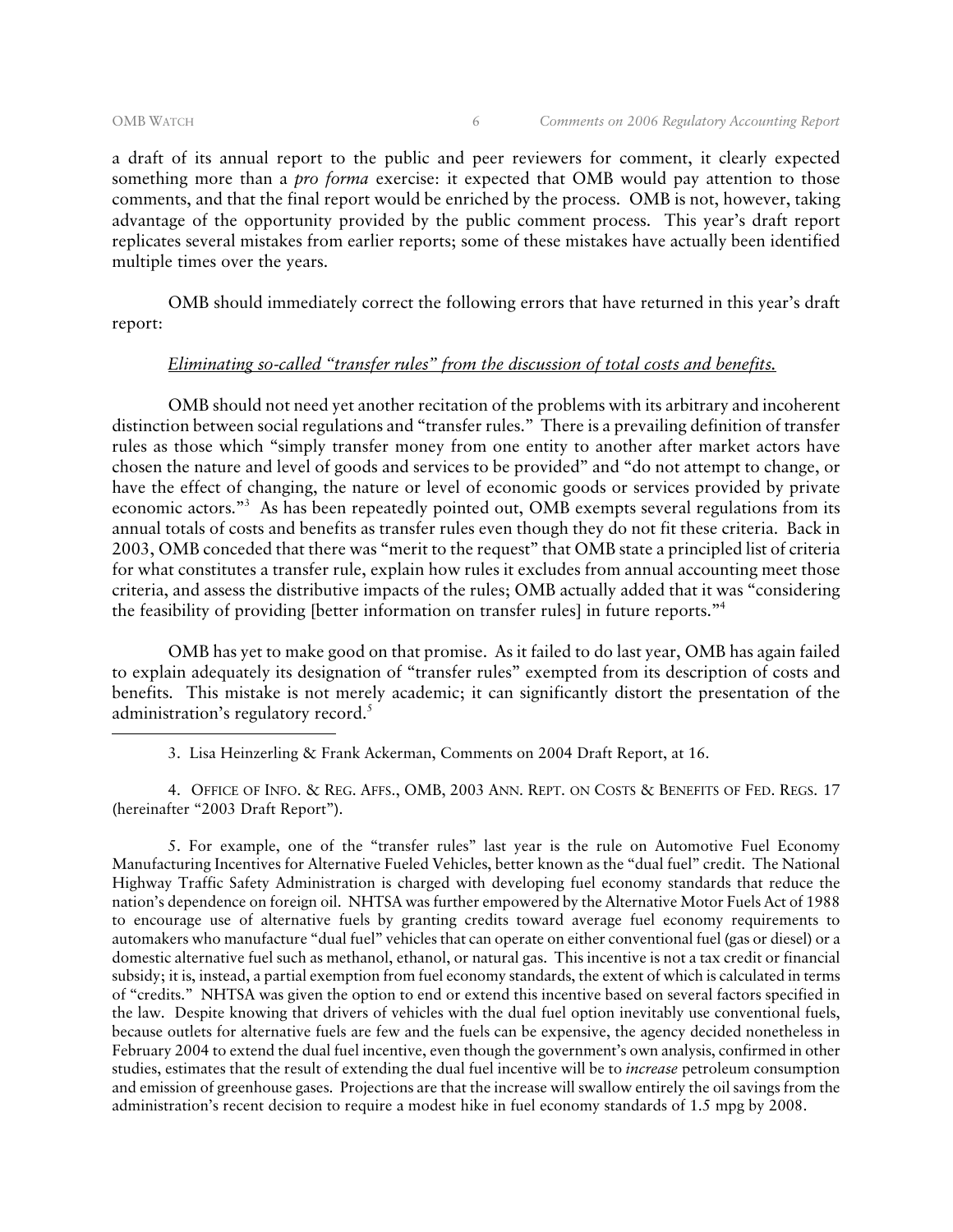#### *Failing to account for the benefits lost in deregulation.*

OMB has not yet adequately responded to the charge that it has biased its presentation of costs and benefits by failing to include deregulatory actions. For example, OMB omitted the Bush administration's decision to eliminate two Clinton administration rules that gave miners the same level of protection from harmful diesel emissions that truck and bus drivers enjoy. Among other benefits, the rules combined were expected to prevent 9 to 10 cases of cancer every year. The erasure of these benefits was not recorded in the 2004 accounting of the costs and benefits from the Bush administration's regulatory policies, even though in a proper accounting these lost benefits should have reduced the total level of benefits reported that year. OMB dismissed this concern by noting that the Bush administration rule eliminating these protections was not "major."6

Of course, OMB has a great deal to say about which rules are considered "major." One of the criteria for "major" rules covered in this annual report is whether they were brought under the review procedures of E.O. 12,866. That executive order, which OMB uses to grant itself a role in regulatory policy that Congress never authorized, establishes several categories of covered rules. Aside from "significant regulatory action[s]" which have costs or benefits of \$100 million or more, the remaining categories all are overtly subjective and determined at the whim of the White House.7 OMB has used this provision to insert itself into the regulatory process in all manner of rules, typically to the public's detriment. That OMB itself chose not to determine this rollback fell within the scope of E.O. 12,866 and thus would not be treated as a "major" rule for purposes of this annual report means that OMB has a great deal of control over the universe of costs and benefits it chooses to report. The essence of the charge that OMB excludes deregulatory actions from its accounting is that OMB is manipulating the universe of data in order to selectively present costs and benefits and show the Bush administration in the best light. OMB has yet to answer that charge.

#### *Mischaracterizing the benefits of workplace health and safety protections.*

In a clumsy discussion of the consequences for workers of regulatory protections that improve the health and safety conditions of their workplaces, OMB again mistakenly asserts, "In the occupational health standards case, where the benefits of regulation accrue mostly to workers, workers are likely to be better off if health benefits exceed compliance costs and such costs are not borne primarily by workers."8 OMB thus failed to recognize an error pointed out two years ago:

See Public Citizen's comments on the dual fuel rule at <http://www.citizen.org/autosafety/fuelecon/ nhtsacafe/articles.cfm?ID=8775> and comments by the Center for Auto Safety at <http://www.autosafety.org/article.php?scid=77&did=833>.

6. *See* OFFICE OF INFO. & REG. AFFS., OMB, 2004 ANN. REPT. ON COSTS & BENEFITS OF FED. REGS. 29 (hereinafter "2004 Final Report").

7. *See* E.O. 12,866 § 3(f).

8. Draft Report, *supra* note 2, at 20.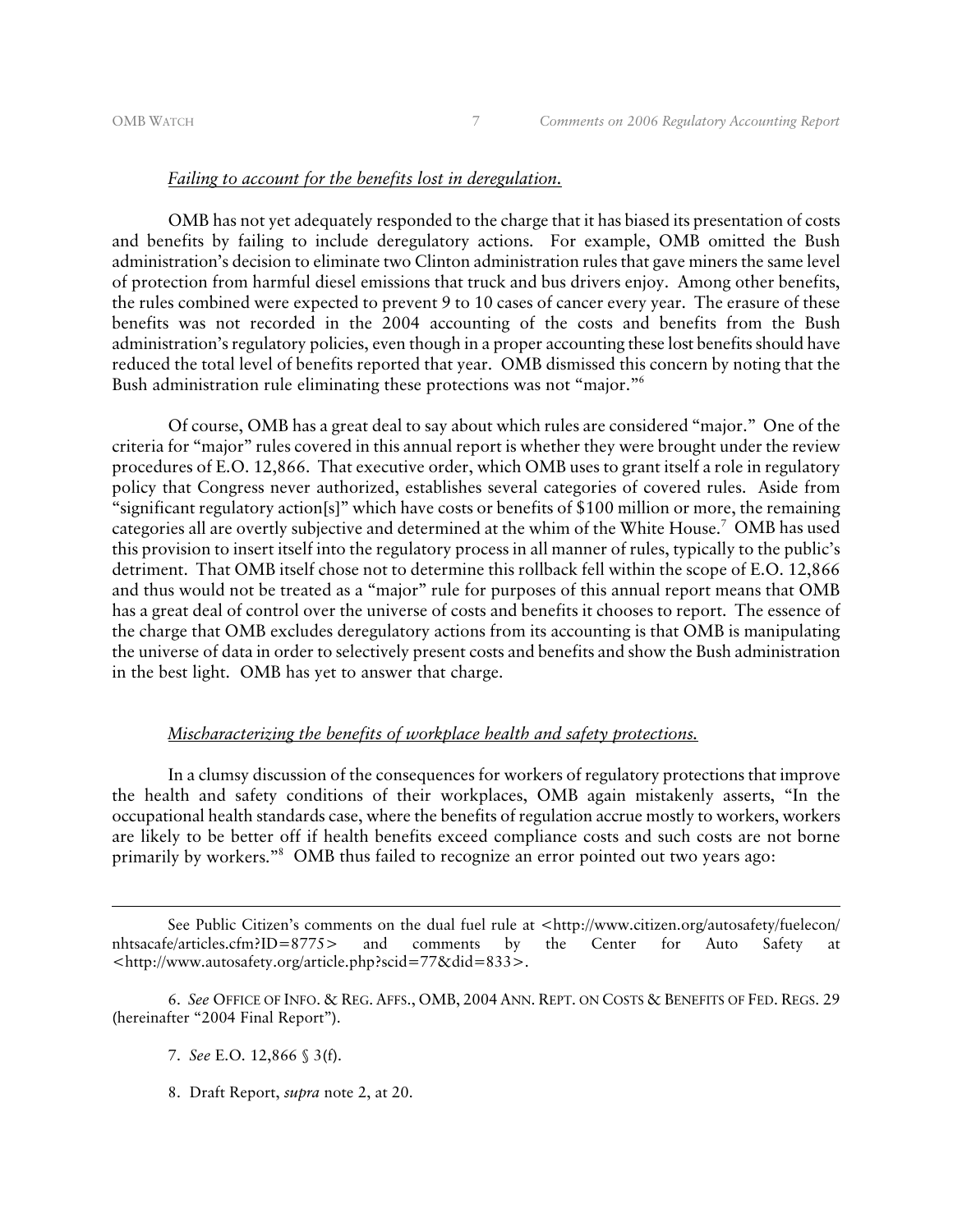[Workers] will likely be better off with such standards, OMB says, "if health benefits exceed compliance costs *and* such costs are not borne primarily by workers." In fact, however, the conjunction is misplaced; workers will be better off if *either* of the conditions cited by OMB is true. If health benefits (which accrue to the workers themselves) exceed compliance costs, then even if workers bear the full cost of the regulation they obtain a net benefit. Furthermore, if workers do not bear the costs of the rule, then they will be better off with a rule that protects their health than they would be without such a rule. (Of course, workers may also be better off if workplace rules protect their lives and health, even if some of the costs are ultimately imposed on the workers themselves.)<sup>9</sup>

OMB should acknowledge this criticism and either correct the sentence or eliminate the section altogether.

<sup>9.</sup> Heinzerling & Ackerman, *supra* note 3, at 3 (citation omitted). The commenters added this additional question, which OMB has not answered:

In addition to the factual problems OMB manages to insert into this brief section, it is also very unclear why this section even exists in the Report. While it is true that OMB is charged with describing the effects of regulation on wages, OMB has chosen to discuss only one type of regulation—occupational health and safety—and to use its discussion to embrace, once again, costbenefit analysis as a decision principle in regulatory matters. But the federal statute on occupational health and safety, the Occupational Safety and Health Act, does not permit cost-benefit analysis in standard-setting. See *American Textile Manufacturers' Institute v. Donovan*, 452 U.S. 490 (1981) ("Cotton Dust" case). Unless OMB has something more illuminating to say about the impact of regulation on wages, it should concede that it has nothing new to add this year and omit this section from the Report.

*Id*. Given that the agency charged with protecting workers, the Occupational Health and Safety Administration, has essentially abandoned that role, *see* OMB WATCH, THE BUSH REGULATORY RECORD: A PATTERN OF FAILURE (2004), *available at* <http://www.ombwatch.org/regs/patternoffailure>, this discussion appears not only incorrect but also moot.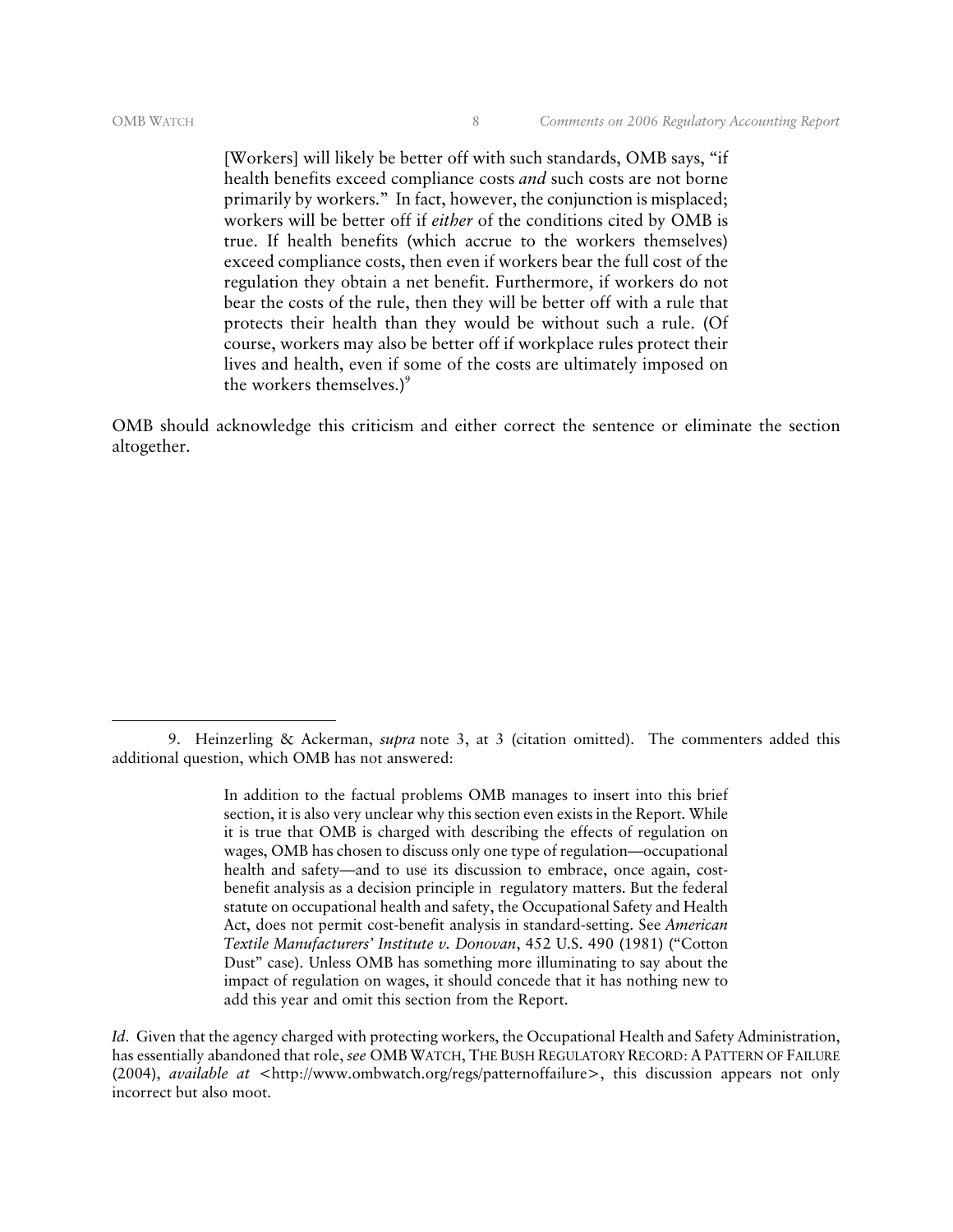#### *Using absurdly low values to minimize benefits of fuel economy.*

OMB continues to use an inexcusably distorted low-ball figure for the cost of gasoline in its cost and benefit calculations. Just as it did the year before, OMB calculates fuel savings benefits using a rate of \$1.10–\$1.30 per gallon. OMB should inform the public where to fuel its cars, because these low prices are nowhere to be found. OMB was informed last year that its cost assumption deviated wildly from the government's own projections for gas prices and, if history is any guide, from common sense: "In fact, the last time that gasoline retailed for \$1.30 per gallon was April 19, 2002—more than two years ago."10 We are now more than *four* years from such a low price, and the government itself projects that we still have some time to go before gas prices will fall to \$1.30: the Department of Energy projects that regular unleaded gas prices will average \$2.65 for 2006 and \$2.61 for 2007.11 Unless OMB is intentionally trying to forestall arguments that further fuel economy gains would substantially benefit the country while weaning us from dependence on foreign oil, it should update this figure or proffer some principled and credible explanation for its decision to deviate from the best available evidence of soaring gas prices well in excess of OMB's \$1.30 assumption.

#### *Citing studies that do not meet OMB's own standards for information quality.*

It is puzzling that OMB continues to refer to the discredited Crain study commissioned by the Small Business Administration,<sup>12</sup> given that even John Graham, recent administrator of OMB-OIRA has dismissed it as a hack job that fails to rise to the level of quality that OMB expects government agencies to apply:

> The fact that attempts to estimate the aggregate costs of regulations have been made in the past, such as the Crain and Hopkins estimate of \$843 billion mentioned in Finding 5, is not an indication that such estimates are appropriate or accurate enough for regulatory accounting. Although the Crain and Hopkins estimate is the best available for its purpose, it is a rough indicator of regulatory activity, best viewed as an overall measure of the magnitude of the overall impact of regulatory activity on the macro economy. The estimate, which was produced in 2001 under contract for the Office of Advocacy of the Small Business Administration, is based on a previous estimate by Hopkins done in 1995, which itself was based on summary estimates done in 1991 and earlier, as far back as the 1970s. The underlying studies were mainly done by academics using a variety of techniques, some peer reviewed and some not. Most importantly, they were based on data collected ten, twenty, and even thirty years ago.

11. *See* Energy Information Admin., Dep't of Energy, *Energy Use Projections and Prices by Sector* Tbl.4 (June 2006) *available at* <http://www.eia.doe.gov/emeu/steo/pub/4tab.html>.

12. *See* Draft Report, *supra* note 2, at 18 (guilelessly referring to the Crain study as a "recently sponsored . . . study" proving a disproportionate burden on small businesses).

<sup>10.</sup> Robert Verchick, Peer Review Comments on OMB 2004 Draft Report, 4.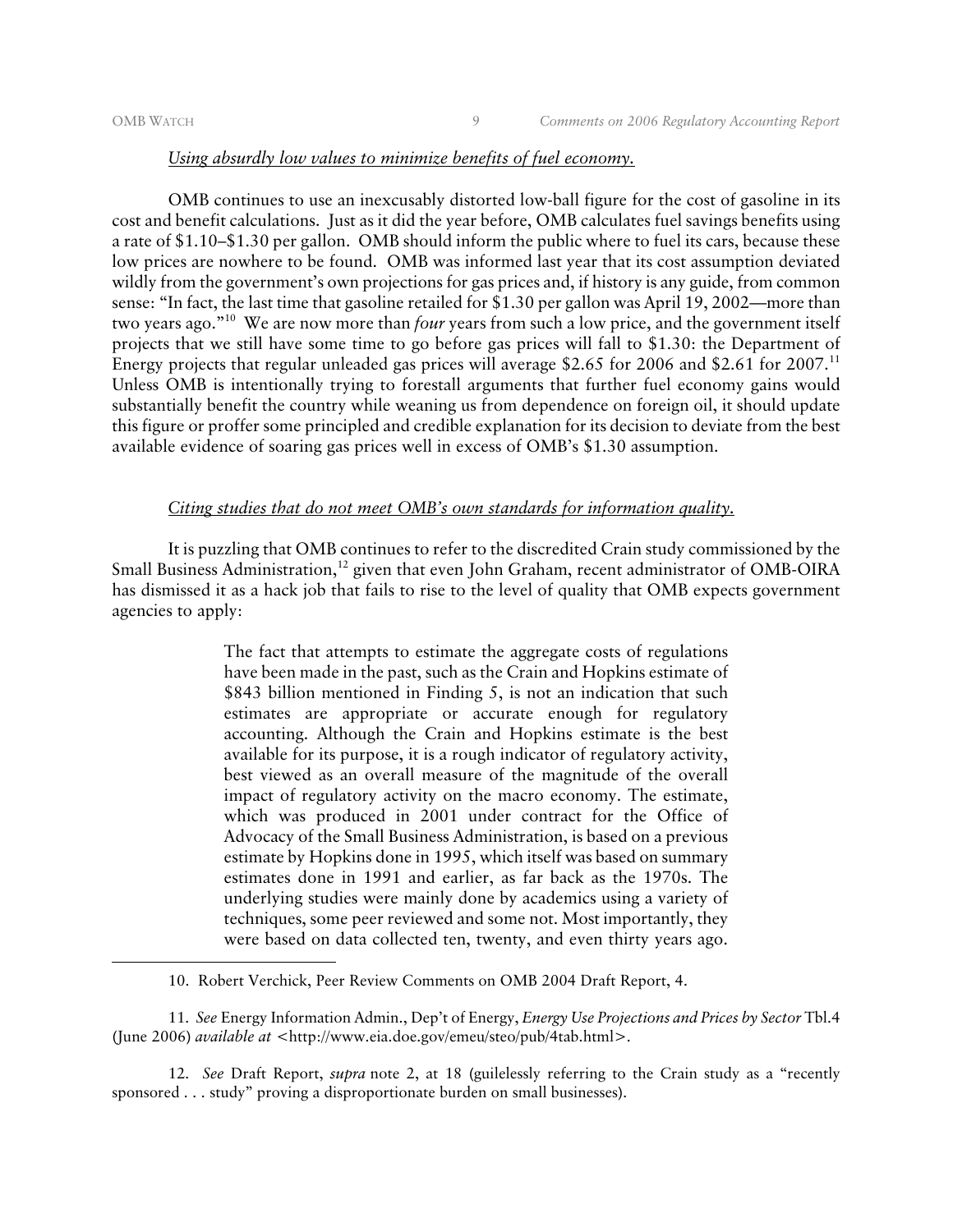Much has changed in those years and those estimates may no longer be sufficiently accurate or appropriate for an official accounting statement. Moreover, the cost estimates used in these aggregate estimates combine diverse types of regulations, including financial, communications, and environmental, some of which impose real costs and others that cause mainly transfers of income from one group to another. Information by agency and by program is spotty and benefit information is nonexistent. These estimates might not pass OMB's information quality guidelines. $13$ 

The Crain report suffers from so systematic a lack of information quality that, as others have pointed out, even Graham's stinging critique may be generous.

Although OMB cites the report this year only to discuss general conclusions and not specific numbers from the Crain report, it is important to stress that the basis for those general conclusions is the aggregation of the numbers that, as John Graham himself has pointed out, are unreliable. Note, for example, that Crain plugs in estimates of the cost of workplace protections by relying on a study by Joseph Johnson.<sup>14</sup> Last year, OMB Watch commented that Johnson's numbers are unreliable.<sup>15</sup> This year, OMB has relied on an updated version of Johnson's report that is not readily publicly available. Again, OMB Watch repeats its criticism that materials used in preparation of the report must be made available to the general public. OMB Watch is unable to discern whether Johnson has corrected the methodological problems from the pervious version of his report.

Given the absolute lack of credibility of the entire enterprise of the Crain report, OMB should more thoroughly explain its statement in the 2004 final report that the report is unreliable in its specific calculations but is still somehow "useful as a relative indicator of regulatory activity rather than as an absolute indicator of the overall burden of regulation."16 The specific conclusions about the "burden" of regulation are utterly unreliable, yet those conclusions are the very basis of the "relative" allocations OMB discusses. If OMB has figured out a way around the "garbage in, garbage out" problem, it should share that secret with the rest of us. Until then, it should assiduously eliminate all references to Crain and leave that study in the waste bin in which it belongs.

15. First, he relied entirely on *ex ante* estimates of compliance costs from OSHA's regulatory impact analyses, which use biased samples, fail to anticipate technological innovations that will drive down actual costs, and make other conservative assumptions that routinely overestimate actual compliance costs significantly. Second, Johnson inflated these already inflated cost estimates: he actually *multiplied the estimates by 5.55*!

16. *See* 2004 Final Report, *supra* note 6, at 102.

<sup>13.</sup> *Hearing on H.R. 2432, Paperwork and Regulatory Improvements Act of 2003*, July 22, 2003, Transcript at 21 (statement of John Graham).

<sup>14.</sup> *See* W.M. Crain, *The Impact of Regulatory Costs on Small Firms*, 12 (2001) *available at*  <http://www.sba.gov> ("The source of our cost estimates on workplace regulations is the 2005 study by Joseph Johnson.") (citing Joseph M. Johnson, *A Review and Synthesis of the Cost of Workplace Regulations*, CROSS-BORDER HUMAN RESOURCES, LABOR AND EMPLOYMENT ISSUES, 433 (Kluwer Law International: Netherlands 2005)).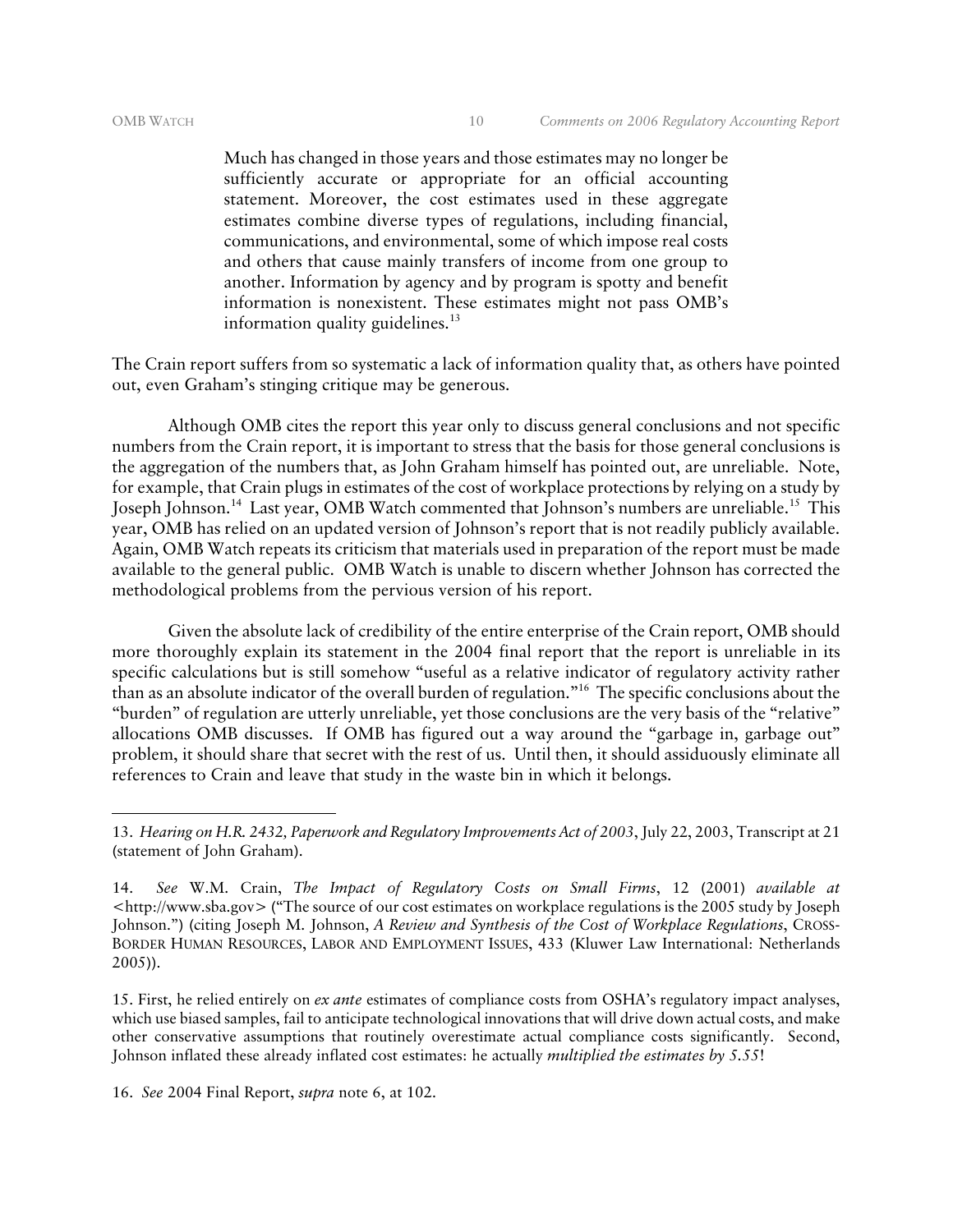#### **II. OMB POSES A FALSE AND MISLEADING TRADE-OFF BETWEEN CORPORATE COMPETITIVENESS AND PROTECTION OF THE PUBLIC.**

Despite the best efforts of commenters who responded to the last two years' draft reports, OMB has decided to repeat in this year's report a misguided and misleading section that suggests we need more of the Bush administration's dismantling of public safeguards in order to shore up the competitiveness of American corporations in the global marketplace. OMB insists that the "strongest evidence of the impact of" what it calls "smart regulation" (by which it means its hostility to protections of the public interest, especially those that act before the public has suffered significant harm) is a comparison of economic growth of countries with "different regulatory systems."<sup>17</sup> Although the United States already has the least restrictive regulation in the world<sup>18</sup> and is third on the list of the world's top ten economies,<sup>19</sup> OMB adds, "Less well known are the significant differences in growth rates . . . seen among economies with *smaller differences* in the degree of government control and regulation."20 Apparently, OMB hints, it is not enough that American regulatory policy is already the least restrictive in the world; we must continue to dismantle the public's protections and block the development of new ones.

OMB's argument is overly simplistic. Among other things, there are many confounding variables that preclude universal generalizations from mere comparisons of regulatory stringency. For example, the United States has a history of using military and defense line items to subsidize important innovations (primary recent examples being containerization, desktop-sized computers, and the Internet) that are then spun off into private industry, which is primed to seize a competitive advantage in the market that is essentially made possible by that hidden subsidy. Aside from the unaddressed gap between correlation and causation, OMB fails to cite any evidence for its "[l]ess well known" conclusion that small downward adjustments in the strength of regulatory protections can lead to "significant differences in growth rates." The footnote for that conclusion cites an article that provides no support for the thesis but, instead, compares the United States' regulatory protections to the U.S.S.R. on a scale of "dictatorship" and "disorder."21

The evidence that OMB cites for its larger discussion of regulation and competitiveness is not at all relevant to the issue as OMB has framed it, much less to the conclusions OMB wants to draw

- 18. *Id*. at 24 text accompanying note 31.
- 19. *Id*. at 21 text accompanying note 24.
- 20. *Id.* at 20 to 21 (emphasis added).

21. See *Simeon Djankov, Edward L. Glaeser, Rafael La Porta, Florencio Lopez-de-Silanes & Andrei Shleifer,* THE NEW COMPARATIVE ECONOMICS 23-25 (Nat'l Bureau of Econ. Research, Working Paper No. 9608, April 2003), *available at* <http://www.nber.org/papers/w9608>.

<sup>17.</sup> *See* Draft Report, *supra* note 2, at 20.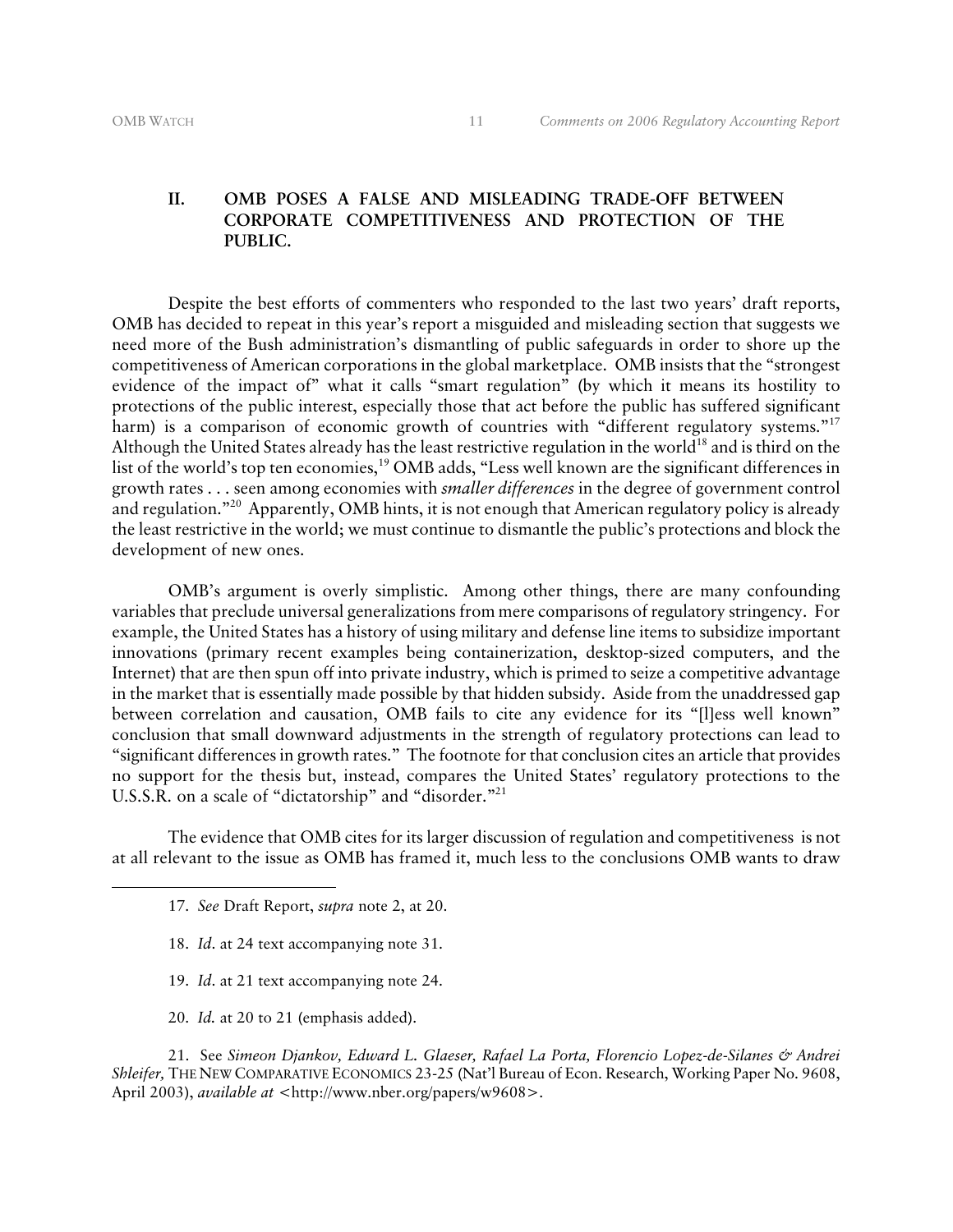about its anti-regulatory ("smarter regulation") and anti-science ("sound science") policies. The scholarly studies that would be relevant are noticeably absent, possibly because they simply do not tell the story OMB is so desperate to tell.

· As pointed out by commenters to previous regulatory accounting reports, OMB's simplistic conclusions ignore other means of market interventions used by wealthy countries in place of direct regulation, such as elaborate and heavy taxes on industrial practices disfavored by the government.<sup>22</sup> OMB also assumes that the benefits of "economic freedom" will continue to accrue equally at every level of deregulation.<sup>23</sup> This conclusion is particularly unsuited for policy in the United States which, according to an OECD study that OMB cites, is already the second least regulated country and one that already follows the World Bank's major recommendations by guaranteeing property rights, protecting consistency in its treatment of business, and enforcing contracts. OMB provides no support for its conclusion that rolling back health, safety and environmental protections will achieve continued benefits in economic growth. $24$ 

 Moreover, as discussed below, OMB's simplistic and strained analysis fails to capture the true impact of the regulations reviewed in the Draft Report. OMB bases its analysis of the impact of regulations on studies that look solely at economic regulations, while the report itself focuses on social regulations. OMB then further confuses the matter by limiting its definition of well being to economic growth and ignores other indicators of well being. At the same time, OMB ignores the rich scholarship that shows that regulation may actually increase U.S. competitiveness.

OMB should finally acknowledge that its section on regulatory protections and competitiveness lacks any relevant support for OMB's arguments.

#### **A. OMB's conclusions are not supported by the World Bank and OECD studies that OMB cites.**

OMB recognizes the inherent differences between economic and social regulation in its section on the impact of regulations on wages and yet conflates this difference when considering the impact of regulations on economic growth and macroeconomics. The Draft Report reaches inaccurate and incomplete conclusions on the economic effects of social regulation by relying on studies that look solely at economic regulatory factors to reach their conclusions and by failing to include research on the impact of environmental, health and safety regulations on economic prosperity. OMB should revise its report to account for the fact that social regulation operates differently than economic regulation and may have a different effect on economic productivity and growth.

23. *Id*. at 6-7.

<sup>22.</sup> Countries such as Denmark, praised in OMB's report, and Norway and Sweden use such an approach. *See* Verchick, *supra* note 10, at 6.

<sup>24.</sup> *See* Heinzerling & Ackerman, *supra* note 3, at 5.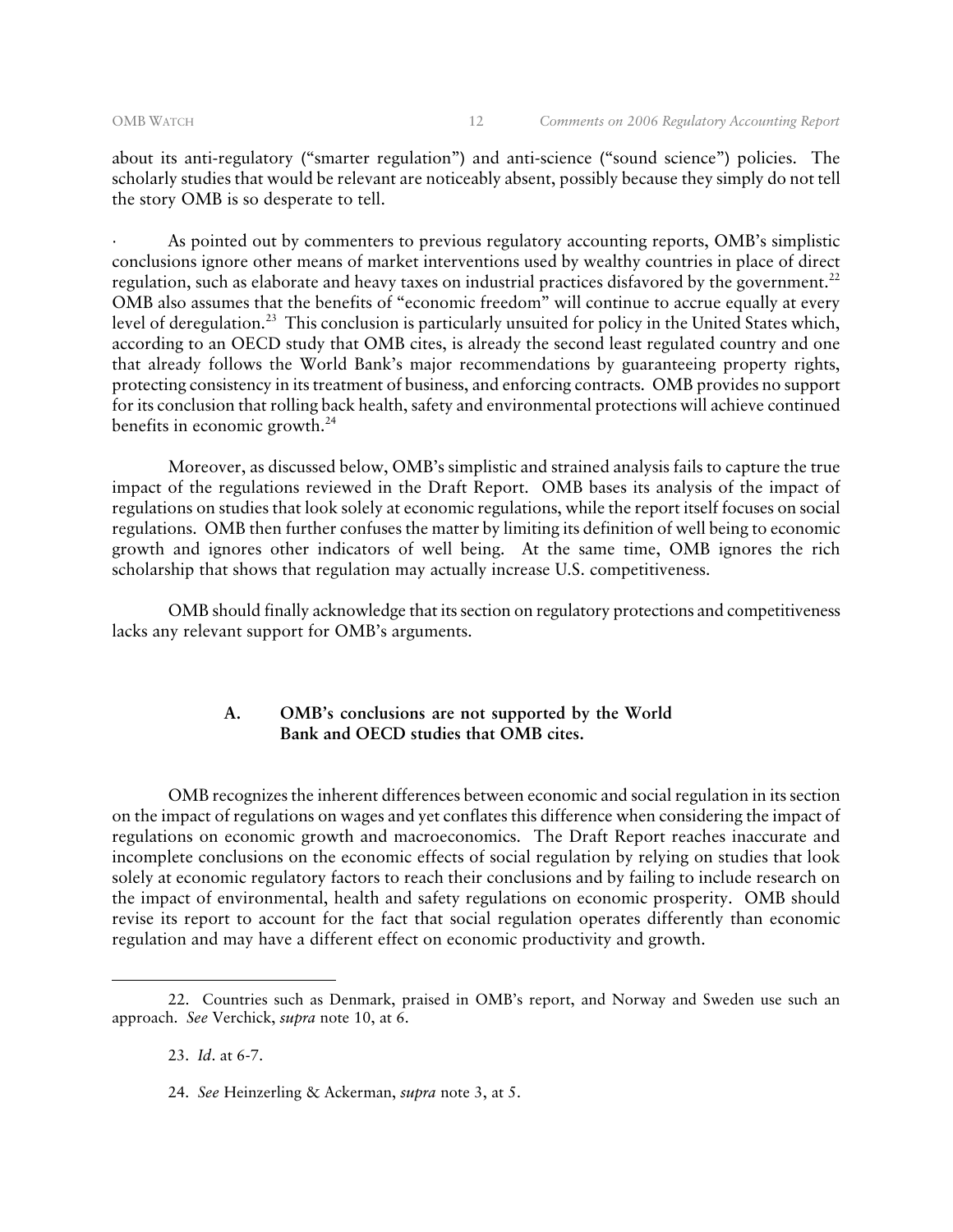Of the regulations listed in OMB's table of the Summary of Agency Estimates for Final Rules,

- 17 are environmental, health or safety regulations;
- One other, a Housing and Urban Development regulation to provide low income housing, is a social regulation;
- Only three are non-social regulations;
- Only one of the regulations listed by OMB deals with trade; and,
- None of them relates to price controls, business practices, international trade and investment or public ownership.

OMB's macroeconomic comparison of economic growth and regulatory indicators, however, cites studies by the World Bank, OECD and research based on OECD data, which use only economic regulatory variables. Reviewing the research ranking countries by economic freedom and comparing their performances, OMB cites *Doing Business in 2004,* as well as the subsequent 2005 and 2006 volumes, and the *Understanding Regulation* studies by the World Bank that conclude heavier regulation is bad for business and that poor countries face larger regulatory burdens than rich countries.25 The World Bank study also connects greater regulation with greater inefficiency and less labor productivity and concludes that better performance and a greater ease of doing business is associated with more jobs.<sup>26</sup> OMB includes the World Bank's five common elements that unite wellperforming countries, number one being a simplified and deregulated competitive market. $2^7$ 

The regulatory indicators used in the World Bank studies do not include social regulatory variables, such as the control of pollution emissions, food and drug inspection, or workplace health and safety standards. Instead, the indicators used by the World Bank study to measure a country's regulatory stringency are regulations related to starting a business, dealing with licenses, hiring and firing workers, registering property, getting credit, protecting investors, paying taxes, trading across borders, enforcing contracts, and closing a business. In fact, the World Bank assumes, in comparing regulations affecting market entry, for example, a business that "(1) 'is not using heavily polluting production processes,' (2) is not subject to industry-specific regulations (such as many environmental regulations), and that (3) is operating in the country's most populous city."28 As Profs. Heinzerling and Ackerman point out, "obviously... many of the rules reviewed by the OMB pertain to heavily polluting industries which are subject to industry-specific regulations and which are not operating in New York City."<sup>29</sup> The study then draws conclusions that countries with the greatest ease of doing business and the least economic regulations are the ones with the greatest degrees of economic growth.

- 25*. See* Draft Report, *supra* 2, at 22.
- 26. *See id.* at 22.

- 27. *See id.* at 22.
- 28. Verchick, *supra* note 10, at 7.
- 29. Heinzerling & Ackerman, *supra* note 3, at 4.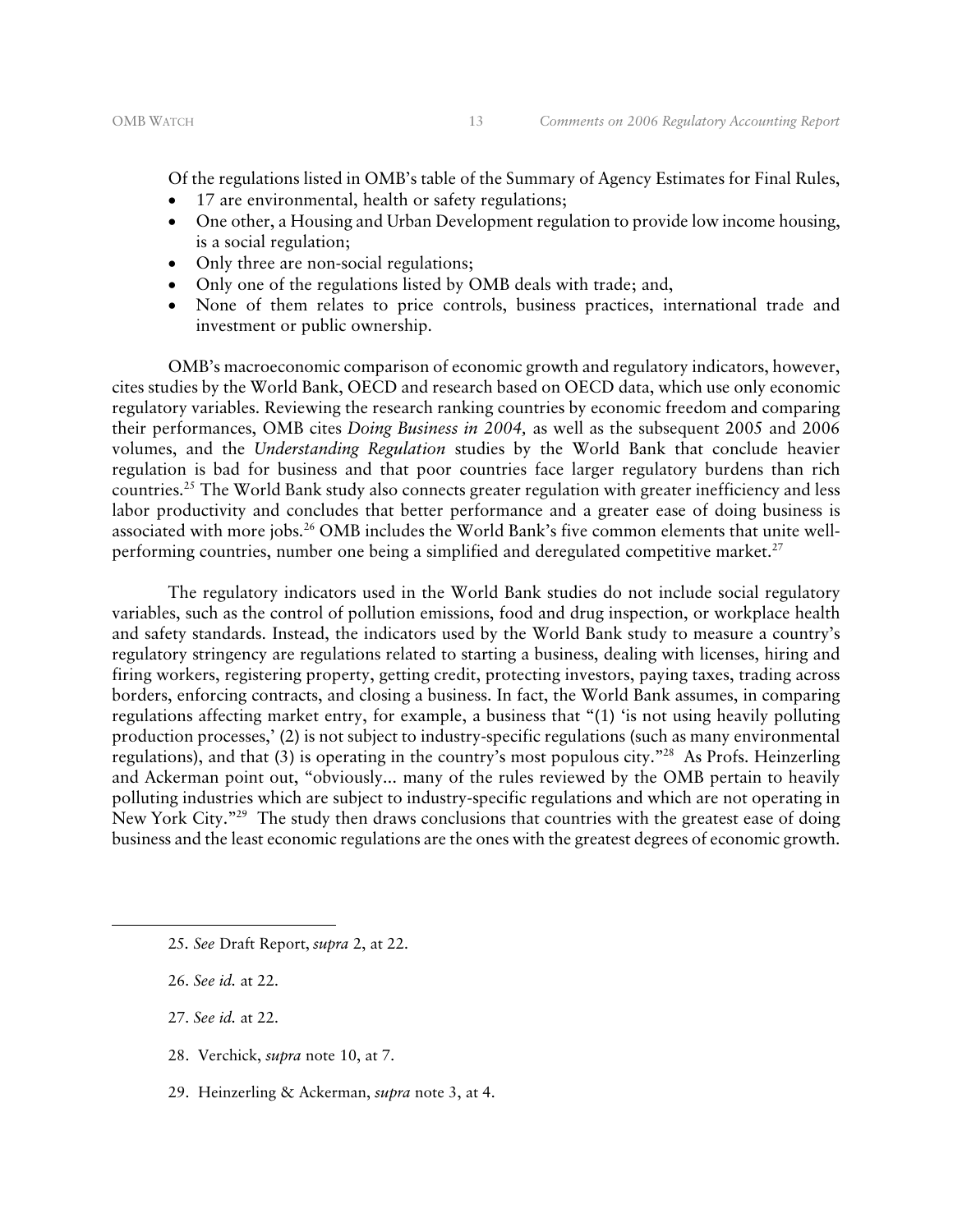OMB also cites the Organization for Economic Cooperation and Development (OECD) 2001 regulatory measurement database.<sup>30</sup> OECD reports that strong relationship between excess regulation and economic performance persists in a survey of 30 high-income democracies.<sup>31</sup> OECD concludes that the least regulated countries show the greatest improvement in their rates of multifactor productivity and show the largest increases in the number of new small and medium sized firms and the rate of investment, indicating productivity and per capita income growth. $32$ 

OECD's database may use objective measures; however, the factors used in their measurement are again limited to economic regulations and market structural factors. OECD's regulatory indicators include state control barriers to entrepreneurship, barriers to international trade and investment, public ownership, tariff and non-tariff barriers, constraints to business operation, and price controls.<sup>33</sup> The variables used to compose OECD's database of regulatory restrictiveness do not specifically include social regulatory variables. While some environmental, health, and safety regulations may be included in these factors—especially constraints to business operations and barriers to entrepreneurship—the subcategory of regulations that target environmental, health and safety concerns is not independently explored by OECD. Thus, the research cannot be applied to the regulations specifically addressed by OMB in the Draft Report.

Perhaps in effort to lend greater to credibly to their slim evidence, OMB cites a study by Guiseppe Nicoletti and Frederic L. Pryor as more evidence of regulation's effect on economic growth.<sup>34</sup> While OMB brags that the studies use different indicators and types of regulation to reach similar conclusions, a closer look at the scholarship reveals the Nicoletti study relies on the same OECD market indicators to judge regulatory effects in their cross-country comparisons.<sup>35</sup> Research by Norman V. Loayza, Ana Maria Oviedo and Juis Serven is also included in OMB's macroeconomic analysis, which "provides additional support to the supposition that excess regulation tends to reduce growth."36 Like the other studies relied upon, these use variables like fiscal burdens, trade barriers, financial markets and contract enforcement to evaluate regulatory intensity across countries.<sup>37</sup>

30. *See* Draft Report, *supra* note 2, at 23.

31. *See id.* at 23.

-

32. *See id.* at 24.

33. OECD, *Special Issue on Regulatory Reform*, OECD ECONOMIC STUDIES NO.32 (2001), *available at*  <http://www.oecd.org/document/57/0,2340,en\_2649\_34323\_2392761\_1\_1\_1\_1,00.html>.

34. Draft Report, *supra* note 2, at 24.

35. Guiseppe Nicoletti & Frederic Pryor, *Subjective and Objective Measures of the Extent of Government Regulation*, J. ECON. BEHAVIOR AND ORGANIZATION (2001), *available at* < http://www.aeibrookings.org/admin/authorpdfs/page.php?id=424>.

36. Draft Report, *supra* note 2, at 24.

37. *See* Norman V. Loayza, Ana Maria Oviedo, & Juis Serven, *The Impact of Regulation on Growth and Informality: Cross-Country Evidence*, AEI-Brookings Joint Center (2005), *available at*, <http://wwwwds.worldbank.org/servlet/WDSContentServer/WDSP/IB/2005/06/06/000012009\_20050606113300/Rendered/P DF/wps36230rev.pdf>.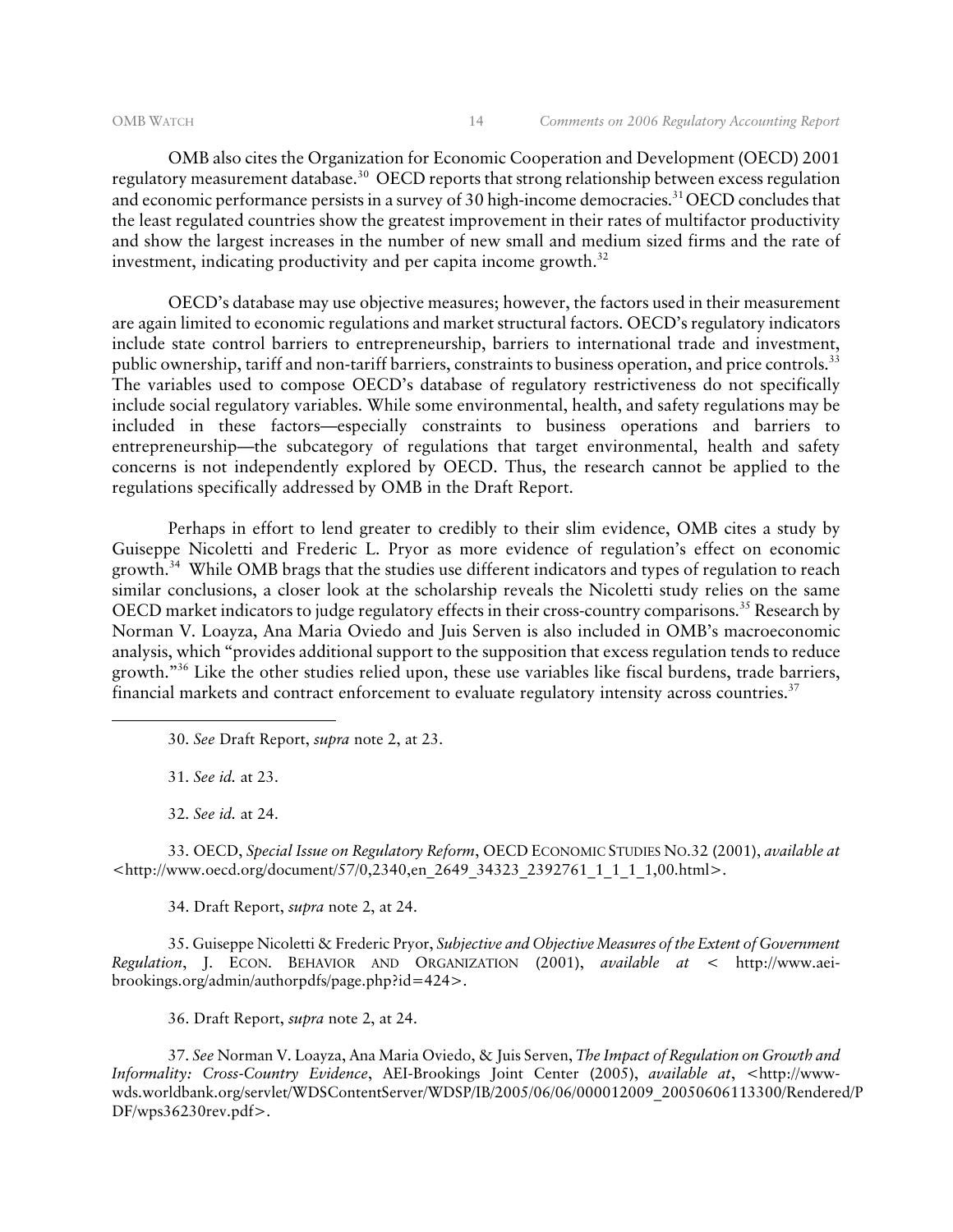Conclusions cannot be drawn about social regulations and their economic implications from sources that do not measure their indicators. OMB should acknowledge that economic regulations do not have the same impact on a country's economic growth as socially protective measures and their argument that "these findings likely hold for social as well as economic regulation" lacks relevant support. $38$ 

### **B. OMB has chosen to ignore the rich scholarship disproving the regulation-competitiveness trade-off.**

 OMB continues to ignore evidence of the real relationship between regulation and competitiveness. OMB appears to be using inapposite evidence in order to avoid scholarly evidence that militates for a contrary conclusion. That OMB would maintain this section in the report despite the paltriness of the evidence is perplexing, at least until the actual scholarly debate on regulation and competitiveness comes into clearer focus. That debate, as outlined below, trends toward a completely different conclusion. In fact, given the scholarly evidence below, it would appear that competitiveness concerns should drive us in the opposite direction of this administration's hostility to public protections; we should, instead, embrace them, for the world of good they do for us in terms of public health, safety, civil rights, environment, and now the economy as well.

#### **1. Economic indicators fail to show an environment/competitiveness tradeoff.**

Economists look at several economic indicators to determine the impact of regulation on competitiveness, such as plant location, industry imports and exports, and foreign direct investment (FDI). The argument that regulation harms U.S. competitiveness is based primarily on the theory that pollution-intensive industries will move to areas with more lax environmental regulations ("pollution havens") in order to avoid the costs of compliance with more stringent environmental protections. If the pollution haven theory holds, then firms will choose to open new plant locations in areas with less regulation. Similarly, if regulation impacts competitiveness, then there should be a positive correlation between regulation and net imports of an industry: as regulation increases, countries with more lax regulations will gain a great share of the import market. Further, if the pollution haven theory is to hold, then stringent regulation in the United States will induce high polluting firms to disproportionately invest overseas.

 Though some economists have found a pollution haven effect, many economists have discovered that regulation has no negative impact on competitiveness, and some have even argued that regulation may increase competitiveness, a fact OMB fails to mention in its analysis. Even in studies that have found that regulation hampers competitiveness, the effect tends to be insignificant or, at most, significant but relatively minor. OMB neglects to mention, for instance, a 1995 survey of economic studies by Jaffe et al., which concludes that "overall, there is relatively little evidence to support the hypothesis that environmental regulations have had a large adverse effect on

<sup>38</sup> *See* Draft Report, *supra* note 2, at 25.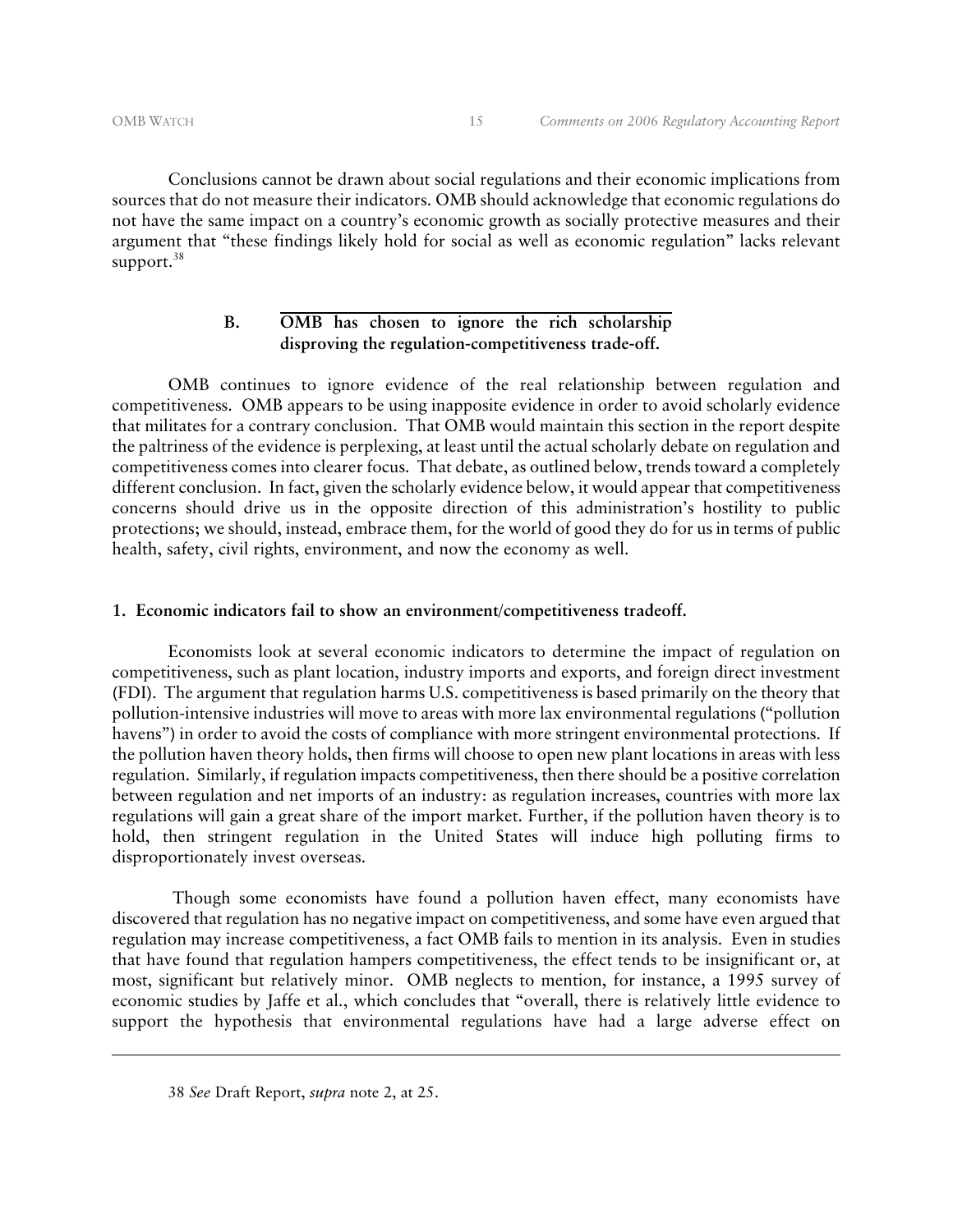competitiveness, however that elusive term is defined."39 Eban Goodstein not only corroborated Jaffe's conclusions but has also found that, between 1979-1989, the industries that spent more on regulation compliance actually exhibited superior performance compared to imports from developed and developing countries.<sup>40</sup> OMB systemically ignores the divergent economic opinion on regulation and competitiveness and instead focuses only on inapposite evidence mischaracterized as corroborating a deregulatory agenda.

#### *Regulation does not negatively impact plan location decisions.*

The Jaffe et al. study looked at all three indicators of competitiveness and found on all accounts that regulation was not a major factor in competitiveness. In the case of plant location decisions, Jaffe et al. found that there is little evidence to support the conclusion that stringent regulation is a major determinant in plant location decisions. This finding is corroborated by a host of other economists. Timothy J. Batrik studied the impacts of state government environmental regulation expenditures on plant location decisions and found that such expenditures had an insignificant effect on plant locations.41 Kevin Gallagher found that plants moving to Mexico are not the ones with highest pollution abatement costs; overseas movement of industries is affected more by labor costs than by regulation.42 A look at plant location within India found that increased government spending on environmental regulation not only did not deter plant location but actually had a positive impact.<sup>43</sup>

Clark, Marchese, and Zarrilli examined industry decisions to conduct offshore assembly in developing companies. Consistent with the findings on plant location, the authors found that pollution intensive industries were less likely to conduct offshore assembly. They argued that the U.S. has a comparative advantage in highly polluting industries, while developing countries have a comparative advantage in simple assembly industries. At the same time, "the cost of pollution control and abatement are too small to influence the competitive performance of location decision of these activities."44

40. *See* Eban Goodstein, *A New Look at Environmental Protection and Competitiveness*, Briefing Paper for the Economic Policy Institute, Washington, DC (1997).

41. *See* Timothy J. Batrik, *The Effects of Environmental Regulation on Business Location in the United States*, 19 GROWTH CHANGE 22 (1988).

42. *See* Kevin Gallagher, *Trade Liberalization and Industrial Pollution in Mexico: Lessons for the FTAA*, Working Paper for Global Development and Environment Institute (October 2000).

43. *See* Muthukumara Mani, Sheoli Pargal & Mainul Huq, *Does Environmental Regulation Matter? Determinants of the Location of New Manufacturing Plants in India in 1994*, World Bank Working Paper, at 1- 26.

44. Don P. Clark, Serafino Marchese & Simonetta Zarrilli, *Do Dirty Industries Conduct Offshore Assembly in Developing Countries?*, 14 INT'L ECON. J. 75, 86 (2000).

<sup>39.</sup> Jaffe et al., *Environmental Regulation and the Competitiveness of U.S. Manufacturing: What Does the Evidence Tell Us?*, 33 J. ECON. LIT. 132, 157 (1995).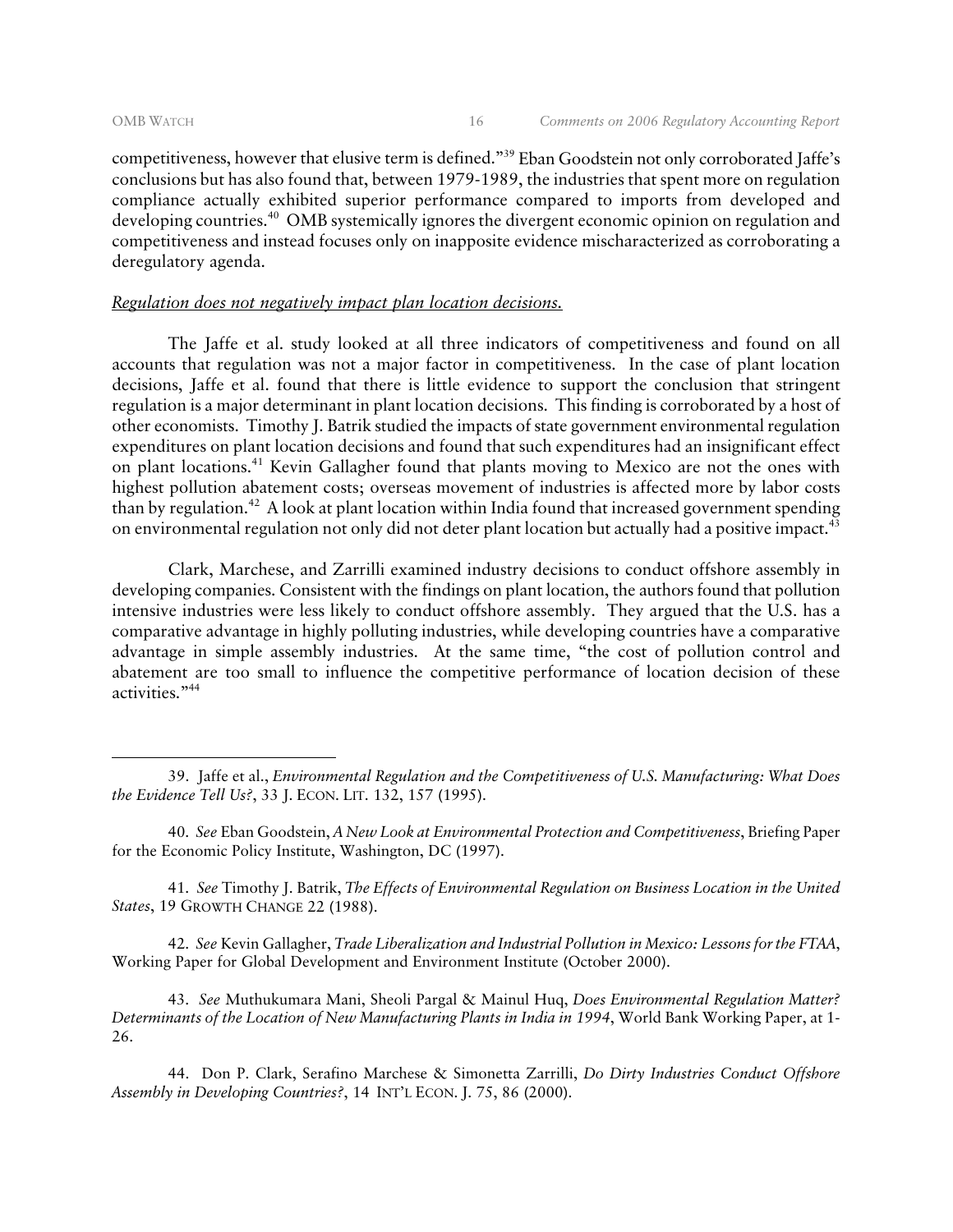#### *Regulation does not increase dependence on imports.*

Further, several economic studies have found that stringent regulations have not led to increases in imports. Jaffe et al. examined a number of studies on the impact of regulation on imports and exports and concluded once again that regulation has no significant impact. Grossman and Krueger, for instance, looked at the impacts of NAFTA on net imports and found greater imports in industries with the lowers pollution costs. Moreover, they found that "traditional determinants of trade and investment patterns" have a significant impact on net imports while environmental costs have a minor and insignificant impact.<sup>45</sup>

A 1997 briefing paper by Eban Goodstein confirmed the findings of Jaffe et al. Moreover, Goodstein's study also found that "over the 1979-89 period, *industries that spend more money complying with environmental regulations actually demonstrated superior performance against imports from developed countries*."46 Goodstein found the same relationship "for imports from developing countries, but the relationship was not as strong."47 Goodstein expanded on existing research on the effect of regulation on net imports by exploiting the large dataset made available by the National Bureau of Economic Research (NBER). Again, he concluded from the data that environmental regulation does not harm U.S. competitiveness. A look at the top 20 industries that experienced growth of import share by less-developed countries (LDC) from 1973-79 and 1979-89 shows that industries with high environmental costs were not the industries experiencing growth in net imports. In fact, "only three of the top 20 in the early period were industries with higher-than-average environmental costs; only one in the latter. It seems, then that low-wage industries, not 'dirty' ones, dominate the list of LDC import leaders."48

#### *Regulation does not send foreign investment abroad.*

Despite predictions to the contrary, several economic studies have found foreign direct investment to increase with environmental stringency, implying that environmental regulation does not deter foreign investors. In a recently published article for the *International Trade Journal*, Elizabeth T. Cole and Prescott C. Ensign have found that U.S. FDI into Mexico is moving toward low polluting industries.49 In fact, air pollution decreased in the United States at a time when foreign direct investment was increasing.<sup>50</sup>

47. *Id.*

-

48. *Id.* at 6

49. *See* Elizabeth T. Cole & Prescott C. Ensign, *An Examination of U.S. FDI into Mexico and its Relation to NAFTA: Understanding the Effects of Environmental Regulation and the Factor Endowments that Affect Location Decision*, 19 INT'L TRADE J. 1 (2005).

50. *See* David Wheeler, RACING TO THE BOTTOM? FOREIGN INVESTMENT AND AIR POLLUTION IN DEVELOPING COUNTRIES (Development Research Group, World Bank, 2001), *available at*

<sup>45.</sup> *See* Gene M. Grossman & Alan B. Krueger, *Environmental Impacts of a North American Free Trade Agreement*, *in* THE US-MEXICO FREE TRADE AGREEMENT 13 (Peter Garber ed. 1993).

<sup>46.</sup> Goodstein, *supra* note 40, at 2.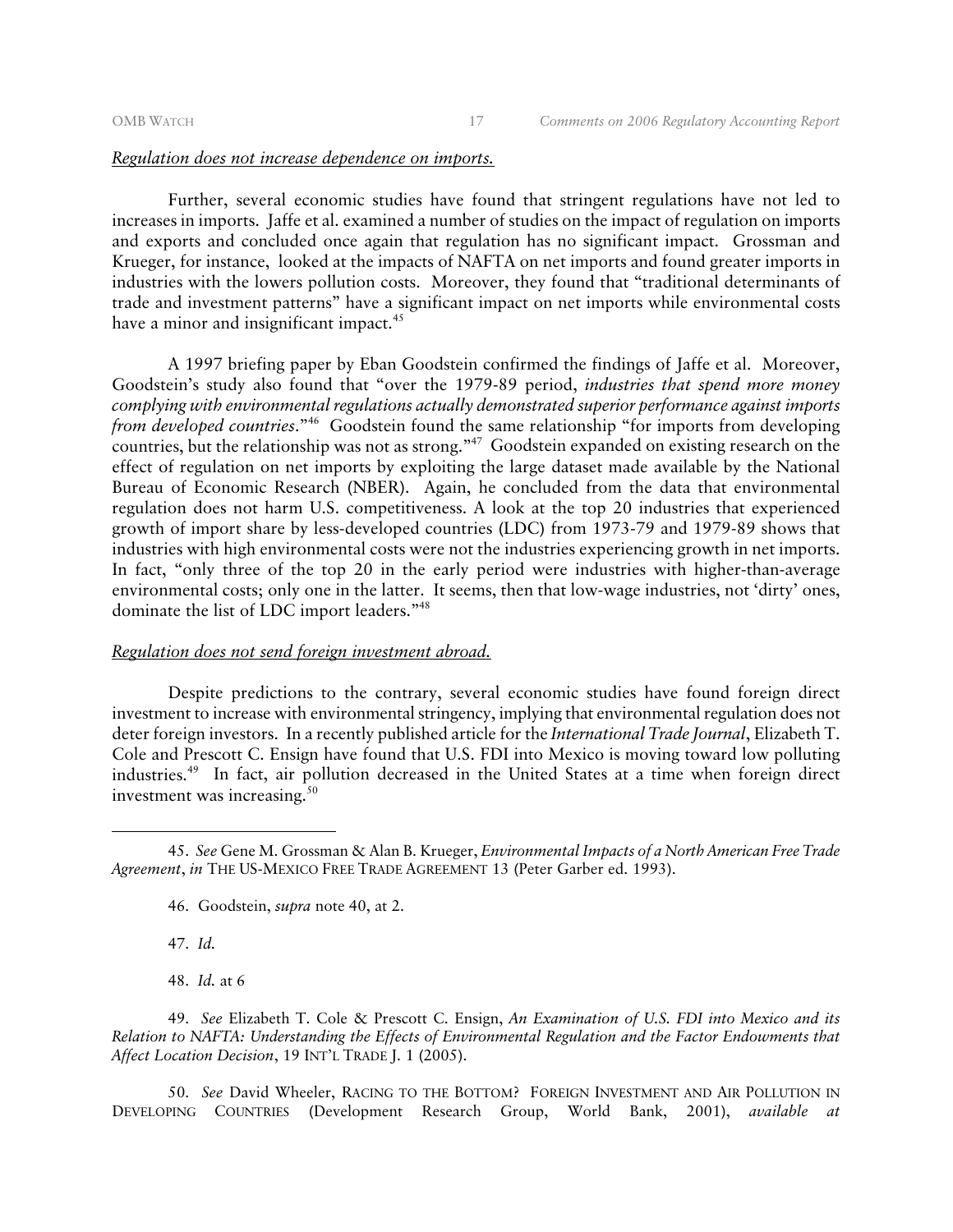Thus, the bulk of the economic literature contradicts OMB's claim that regulation seriously hampers U.S. competitiveness. As Jaffe et al. conclude, "studies attempting to measure the effect of environmental regulation on net exports, overall trade flows, and plant-location decisions have produced estimates that are either small, statistically insignificant, or not robust to tests of model specification."<sup>51</sup> Other economic factors, such as labor costs, play a much more significant role in the movement of industries. Concludes Goodstein, "Highly polluting industries are relocating to poor countries; but the reason, overwhelmingly, is low wages."52

Despite OMB's characterizations, economic opinion on the existence of a pollution haven effect is by no means conclusive. Economic studies deviate broadly on the subject. According to one literature review, "much of the empirical literature that has attempted to test this assumption has arrived at differing conclusions, ranging from a modest deterrent effect of environmental regulatory stringency on economic activity to a counterintuitive modest attract effect."<sup>53</sup> Even in the most damning characterizations, regulation still is only said to have a modest impact on U.S. competitiveness.<sup>54</sup>

Even if *some* evidence does point to a pollution haven effect, one cannot dismiss the wide range of divergent economic opinion on the subject. As Tim Jeppensen, John List and Henk Folmer conclude in a 2002 article for the *Journal of Regional Science*, "casual perusal of the literature [on regulation and competitiveness] indicates that construction of a consensus point is akin to finding a needle in a haystack."55

51. Jaffe et al., *supra* note 39, at 157-158.

52. EBAN GOODSTEIN, JOBS AND THE ENVIRONMENT: THE MYTH OF A NATIONAL TRADE-OFF 19 (1994).

53. Smita B. Brunnermeier & Arik Levinson, *Examining the Evidence on Environmental Regulations and Industry Location*, 13 J. ENVT. & DEVEL. 6 (2004).

54. *See* Keller & Levinson, *Pollution Abatement Costs and Foreign Direct Investment Inflows to U.S. States*, 84 REV. ECON. & STATS. 691 (2002), in which they found that environmental regulation does have significant negative impact on FDI into the United States, but the magnitude is economically small. See also Arik Levinson, *Environmental Regulation and Manufacturers' Location Choices: Evidence from the Census of Manufacturers*, 62 J. PUB. ECON. 5 (1996), in which Levinson found that the manufacturing sector is sensitive to environmental regulation, but again the impact is small in magnitude. Though the sector was sensitive to regulation, "the degree of aversion to stringent states does not seem to increase for pollution-intensive industries."

55. Tim Jeppesen, John A. List, & Henk Folmer, *Environmental Regulations and New Plant Location Decisions: Evidence from a Meta-Analysis*, 42 J. REGIONAL SCI. 19, 36 (2002).

<sup>&</sup>lt;http://papers.ssrn.com/sol3/ papers.cfm?abstract\_id=632594>. Wheeler's study shows a correlation and not causation.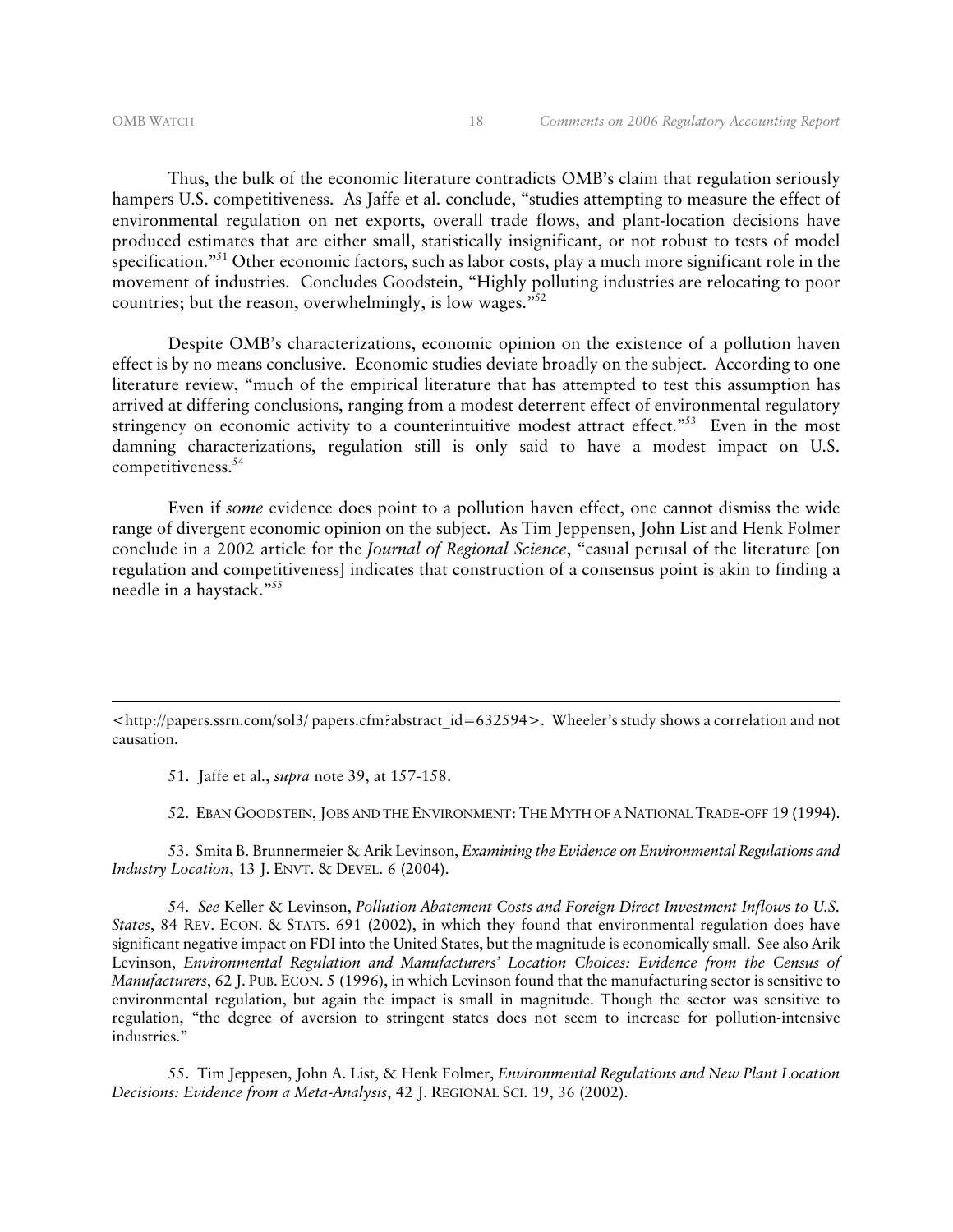#### **2. Regulation does not cost jobs.**

Economists have also refuted the claim that increased regulation decreases jobs. Economist Eban Goodstein at the Economic Policy Institute has written substantially on the relationship of jobs and the environment. According to Goodstein, the jobs-environment trade-off is largely a myth. Goodstein's book *Jobs and the Environment: The Myth of a National Trade-Off* finds a small positive effect of environmental regulation on overall employment, especially in the area of manufacturing workers.<sup>56</sup> Goodstein also finds that environmental regulation does not lead to manufacturing plant shutdowns.

Regulation leads to job creation and innovation of new technologies that can then expand the economy. Government spending on environmental regulation includes "investments in pollution control equipment and personnel, scientific studies to test pesticides and chemicals, the clean-up of hazardous wastes at Superfund sites, and the bill paid to your local garbage collector."<sup>57</sup> All of these costs *create jobs*. Moreover, these jobs are overwhelmingly blue collar and, by nature, domestic.<sup>58</sup> According to Goodstein, "the one comprehensive estimate available suggests that, in 1992, just under 4 million jobs were directly or indirectly related to pollution abatement and environmental protection the United States."59

Even the more equivocal work of Richard D. Morgenstern, William A. Pizer, and Jhih-Shyang Shih cannot avoid the job-creating potential of environmental protection: they conclude that environmental regulation is *just as likely* to create jobs as to cause job losses. "While environmental spending clearly has consequences for business and labor, the hypothesis that such spending significantly reduces employment in heavily polluting industries is not supported by the data," they write.<sup>60</sup> Morgenstern et al. examined the pulp and paper, plastics, petroleum and steel sectors and found "that a million dollars of additional environmental expenditure is associated with an insignificant change in employment."61

They explain: "Most importantly, there are strong positive employment effects in industries where environmental activities are relatively labor intensive and where demand is relatively inelastic, such as plastics and petroleum. In others, where labor already represents a large share of production

58. *See* Frank Ackerman & Rachel Massey, *Prospering with Precaution: Employment, Economics, and the Precautionary Principle* (Precautionary Principle Project, Aug. 2002), *available at* <http://www.healthytomorrow.org/pdf/prosper.pdf>.

59. Goodstein, *supra* note 57, at 42.

60. RICHARD D. MORGENSTERN, WILLIAM A. PIZER, & JHIH-SHYANG SHIH, JOBS VERSUS THE ENVIRONMENT:AN INDUSTRY-LEVEL PERSPECTIVE 25 (Resources for the Future Discussion Paper No. 99-01-REV, 2000).

61. *Id.* at 24.

<sup>56.</sup> *See generally* Goodstein, *supra* note 52.

<sup>57.</sup> Eban Goodstein, *Jobs or the Environment? No Trade-Off*, 38 CHALLENGE 41, 46 (1995).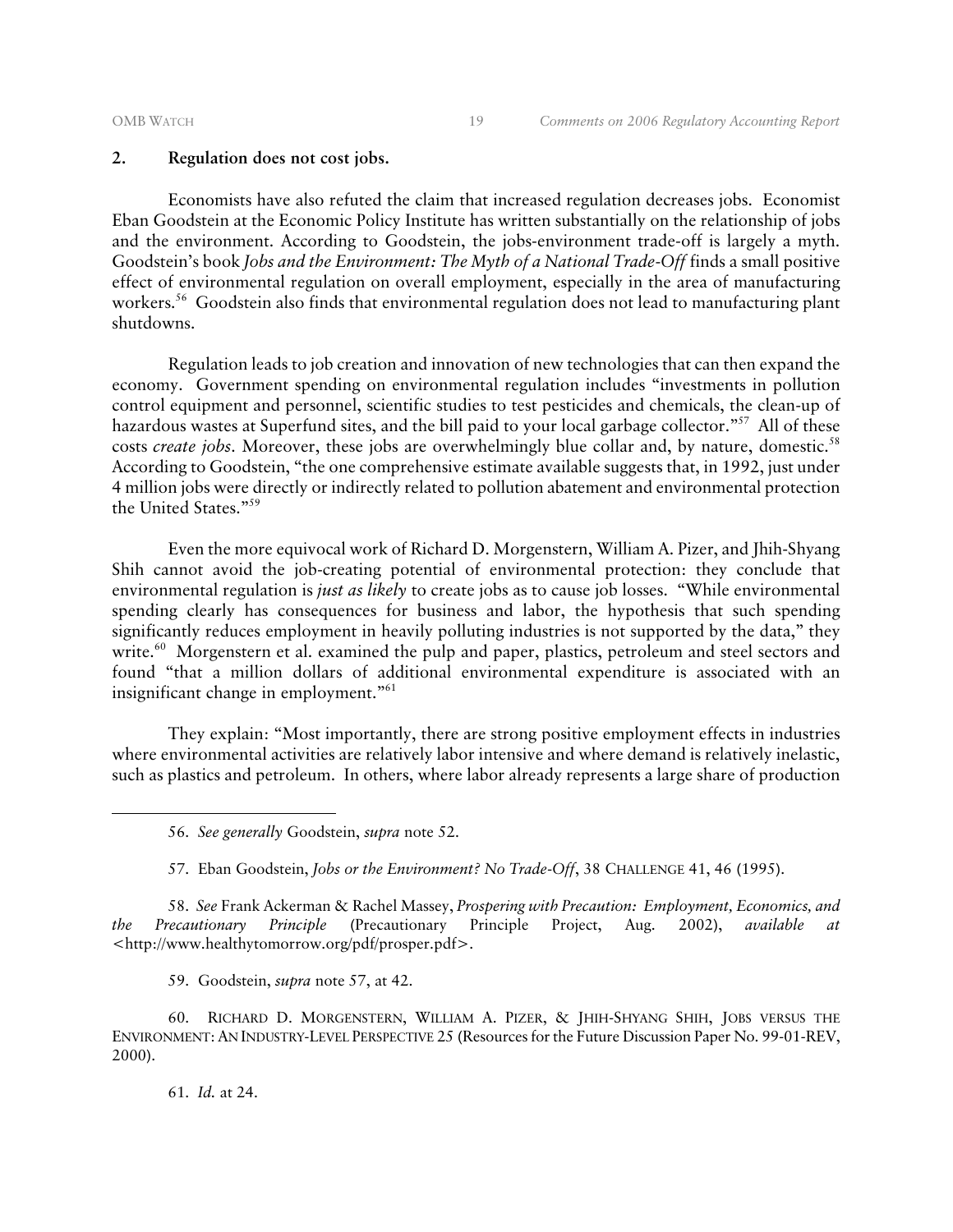costs and where demand is more elasticity, such as steel and pulp and paper, there is little evidence of a significant employment consequence either way."62

Berman and Bui also found that regulation had no impact on labor demands. The authors examined the impact on labor demands of increased air pollution abatement in the Los Angeles area. In looking at data from 1979 through 1992, a period that saw sharp increases in environmental regulation, they found that increased regulation had no effect on employment in refineries.<sup>63</sup>

#### **3. Regulation can improve efficiency.**

Those positing an anti-regulatory agenda are forced to dismiss entirely the Porter "hypothesis" that regulation can actually increase productivity by increasing the efficiency of operations. Porter's theory was developed in response to real-world observations, such as OSHA's Cotton Dust Rule, in which regulations to protect the public had indirect benefits of inducing technological innovations and improved efficiencies in business operations. Since Porter elaborated his argument, the real world examples have continued to multiply. His "hypothesis" is now backed by a robust body of empirical evidence:

 Though regulation certainly does result in some cost to industry, it can also spur economic growth and increased efficiency. Jaffe points to a 1990 Barbera and McConnell study that "found that lower production costs in the nonferrous metals industry were brought about by new environmental regulations that led to the introduction of new, low-polluting production practices that were also more efficient."64 EPA itself has in fact argued that environmental regulations generate "more cost-effective processes that both reduce emissions and the overall cost of doing business."65

 A study of the impacts on food manufacturing of trade liberalization between Mexico and the U.S. found that free trade would benefit Mexican producers because of resulting productivity growth, not because of the country's more lax environmental regulation. In fact, increased environmental regulation actually stimulated greater productivity in Mexican food manufacturing. "Pollution abatement efforts encouraged by the Mexican Government's inspection program manifestly have stimulated improvements in food processing efficiency as well as in environmental quality."<sup>66</sup> The enhanced productivity offset any consequence for the profitability of Mexican food manufacturing in

62. *Id.*

-

63. *See* Eli Berman & Linda T. M. Bui, *Environmental Regulation and Labor Demand: Evidence from the South Coast Air Basin*, 79 J. PUB. ECON. 265 (2001).

64. Jaffe et al., *supra* note 39, at 155.

65. Office of Air and Radiation, Environmental Protection Agency, *The Clean Air Marketplace: New Business Opportunities Created by the Clean Air Act Amendments–Summary of Conference Proceedings* (July 24, 1992).

66. Ebru Alpay, Steven Buccola, & Joe Kervilet, *Productivity Growth and Environmental Regulation in Mexican and U.S. Food Manufacturing*, 84 AMER. J. AGR. ECON. 887, 894 (2002).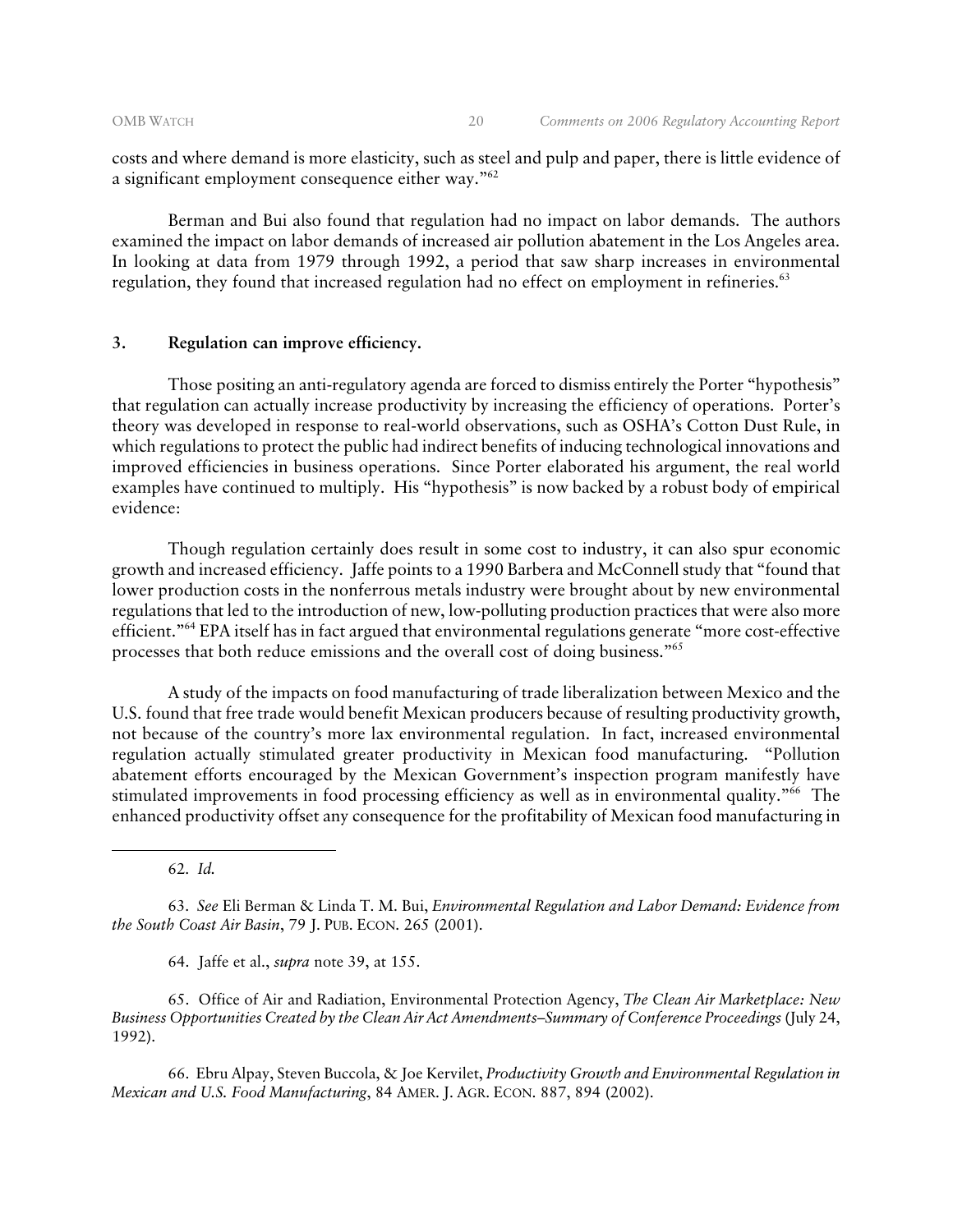the aftermath of the new pollution controls. At the same time, the authors found "U.S. pollution regulations have had no impact on the profitability or productivity of U.S. food manufacturing."67

 Berman and Bui also found that in meeting more stringent environmental standards, oil refineries in the Los Angeles Air Basin actually increased their productivity and efficiency. Interviews with "plant managers and environmental engineers suggested that productivity increases were not accidental. They resulted from a careful redesign of production processes induced by the need to comply with environmental regulation."<sup>68</sup>

 Stephen Meyer compared regulation across states in the United States found that environmental regulation did impact economic prosperity. In fact, "states with stronger environmental regulations tended to have higher growth in the gross domestic products."69 Though the correlation does not suggest causation, it does indicate that environmental regulation does not hinder state's economies. The correlation held true even during times of recession. In an update focusing on the 1990-91 recession, Meyer found states with stronger environmental regulation were not more likely to face economic decline during a period of recession than states with weaker environmental standards.<sup>70</sup>

After completely mischaracterizing Porter's insights in the 2004 regulatory accounting report, $71$ OMB has opted this year to ignore the matter altogether. Clinging to disproven and unsupported theories tendentiously applied to support its anti-regulatory hostility, OMB is missing out on an opportunity to stimulate truly smarter regulation by paying attention to Porter's theory and the evidence that backs it up.

#### **III. OMB CONTINUES TO SUPPORT THE FLAWED METHODOLOGIES OF COST-BENEFIT ANALYSIS AND "NET BENEFITS."**

#### **A. OMB's use of cost-benefit analysis is biased against public protection.**

OMB continues to believe that cost-benefit analysis, especially in OMB's application of it, is deeply flawed and a limited tool for determining public policy priorities. For a detailed analysis of the limitations of cost-benefit analysis, please see Lisa Heinzerling and Frank Ackerman's excellent work,

67. *Id.* at 887.

68. Eli Berman & Linda T. M. Bui, *Environmental Regulation and Productivity: Evidence from Oil Refineries*, 83 REV. ECON. & STATS. 498, 508 (2001).

69. Stephen Meyer, *Environmentalism and Economic Prosperity: An Update* (Department of Political Science, Massachusetts Institute of Technology, Feb. 1993), at 2.

70. *See id*. at 9.

<sup>71.</sup> *See* Heinzerling & Ackerman, *supra* note 3, at 9.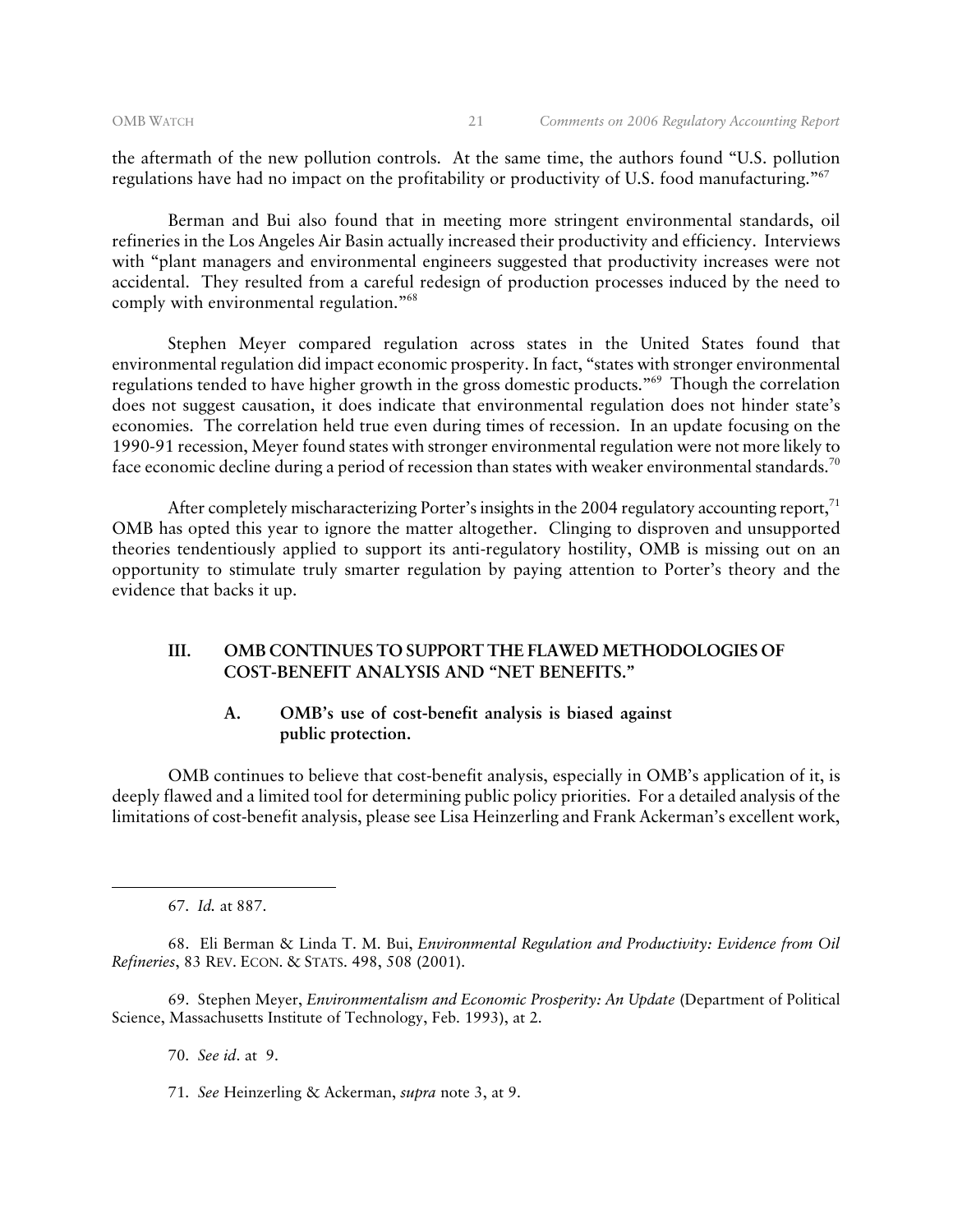*Pricing the Priceless*. 72 (Please also note our analysis disputing the continued need of cost-benefit analysis in Appendix B.)

#### **B. OMB continues to support the misguided use of net benefits.**

Encouragingly, the net benefits section has been scaled down in the 2006 Draft Report. OMB still refers to net benefits, however, as a high-quality measurement tool and as a "theoretically superior measure of the overall value of regulation."73 The much protested net benefits chart from the 2005 report was left out of the 2006 Draft Report; however, a bar graph with the cost and benefits of major rules juxtaposed remains.<sup>74</sup> OMB encourages readers to compare the difference between cost and benefits to find the net benefits of rules from 1992 to September 2005.<sup>75</sup> As thoroughly explained in the OMB Watch 2005 comments and summarized here, we suggest removing all mentions and calculations of net benefits; the net benefits approach is misleading and an inappropriate regulatory measurement.76

"Net benefits" is a simplified approach, forcing all cost and benefits to be reduced to monetary valuations, or else disregarded. The simplicity—the reduction of the overall costs and benefits to society to one number—is the central problem for the measure's usefulness. In order to create this one number, costs and benefits must all be reduced to monetary valuations; everything that is not or can not be monetized is disregarded. As a result, the many problems of cost-benefit analysis, the strong tendencies to minimize benefits, overestimate costs to industry, and leave many key and controversial assumptions ignored entirely or relegated to footnotes, are thus greatly aggravated. In his peer review of the 2005 Draft Report, Richard W. Parker, a professor at the University of Connecticut School of Law, also noted the problems that arise when costs and benefits are reduced to monetary valuations.<sup>77</sup> He explained that the analysis lacks any indication of which benefits are monetized or which key assumptions are adopted. Furthermore, he restated the problem that arises when a variable is impossible to quantify and the net benefits approach omits it: benefit estimates are skewed.78 Parker suggests identifying non-quantified and non-monetized benefits and their level of significance in the 2005 report, however his suggestion was ignored.

73. Draft Report, *supra* note 2, at 26.

74. *See id.* at 29.

75. *See id.* 

-

76. *See* J. Robert Shull, Comments on the 2005 Draft Report to Congress, 22, 23-24 (OMB Watch 2005) *available at* <http://www.whitehouse.gov/omb/inforeg/2005\_cb/K\_OMBWatch.pdf>.

77. *See* Richard W. Parker, Comments on the 2005 Draft Report to Congress, at 2 (2005) *available at*  <http://www.whitehouse.gov/omb/inforeg/2005\_cb/5\_Parker.pdf>.

78. *See id.* 

<sup>72.</sup> Frank Ackerman & Lisa Heinzerling, *Pricing the Priceless: Cost-Benefit Analysis of Environmental Protection,* 150 U. PA. L. REV. 1553, 1554 (2002).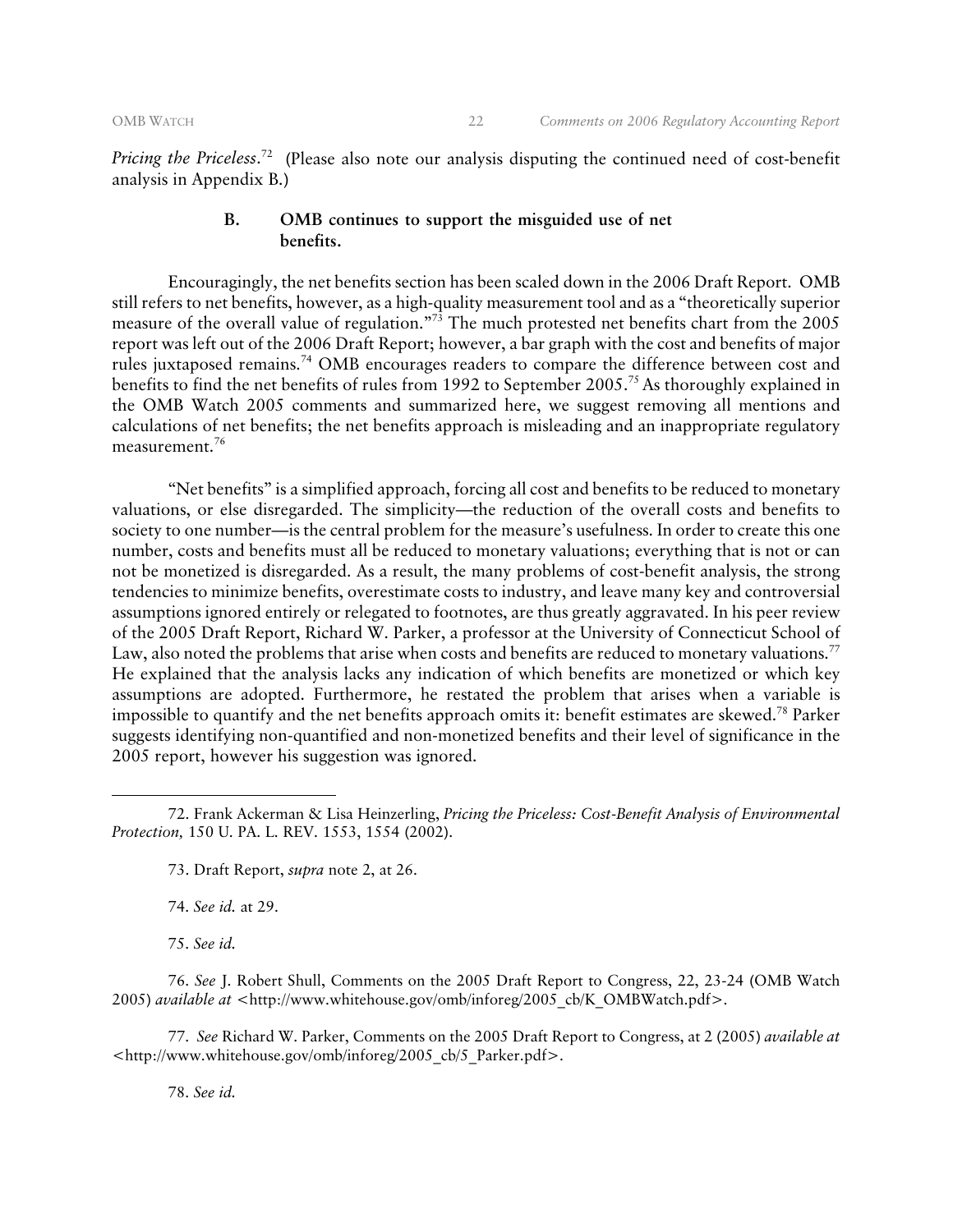Not only does the approach lead to over-simplified results, but a net benefits analysis raises ethical and moral considerations. Net benefits are not the same as *benefits created* and as a result aggregate benefits are ignored. When the only benefits that matter are those that outweigh costs, economic efficiency becomes the sole objective, disregarding necessary health, safety and environmental protections. A net benefits approach possesses the same problematic assumptions as a cost-benefit analysis, but to a more extreme degree because only benefits that outweigh costs are considered worthwhile. Cost-benefit comparisons are often inaccurate or impossible to assess because many benefits and values are difficult to quantify. Furthermore, the ethically-blind tool of cost-benefit analysis often produces policy assessments that do not comport with our intuition (e.g. : assessing the monetary value of a child's life, evaluating costs to society based on a victim's age, or subsidizing a dangerous habit that will save the state money). The assumption that humans are rational *homo economicus*, that we all are "rational" wealth-maximizing consumers in all of our behavior, often goes against human nature, and therefore results from cost-benefit analyses are often ethically and morally suspect.

Presenting net benefit analysis as a superior measurement tool masks the political nature of the approach. The ultimate regulatory reduction goals of the Bush II administration are emphasized in the Draft Report, under figure 2-2, noting that in no year were costs significantly greater then benefits.<sup>79</sup> The footnote below adds: "In 1993 and 1995, costs exceeded benefits by about \$400 million in each year."80 The politics of the net benefits approach is revealed when the report compares the net benefits from this administration to the net benefits from the previous administration. Thomas McGarity and Amy Sinden from the Center for Progressive Reform noted the politically driven anti-regulatory bias in the 2005 report: "OMB's specious attempts to draw a connection between high levels of regulation and slow economic growth and its related attempts to congratulate the Bush II administration for reducing levels of environmental, health, and safety regulation display a pervasive and politically driven anti-regulatory bias."<sup>81</sup>

Extensive methodological and logical weaknesses make the net benefits measure a misguided waste of public resources with no real usefulness to policymakers for assessing the health, safety, and environmental goals of our country. The net benefits measure aggravates the problematic and questionable assumptions of cost-benefit analysis in general, and it amounts to little more than a biased and easily manipulated political scorecard which should be removed from the 2006 Draft Report.

#### **IV. CONCLUSIONS AND RECOMMENDATIONS**

 As OMB finalizes the 2006 report, we hope that it takes the opportunity to address its critics and fix the methodological problems point out year after year. In particular, OMB Watch makes the following suggestions.

80. *See id.* 

<sup>79.</sup> Draft Report, *supra* note 2, at 29.

<sup>81.</sup> Thomas O. McGarity & Amy Sinden, Comments on the 2005 Draft Report, 9 (Center for Progressive Reform 2005) *available at* <http://www.whitehouse.gov/omb/inforeg/2005\_cb/B\_CPR.pdf>.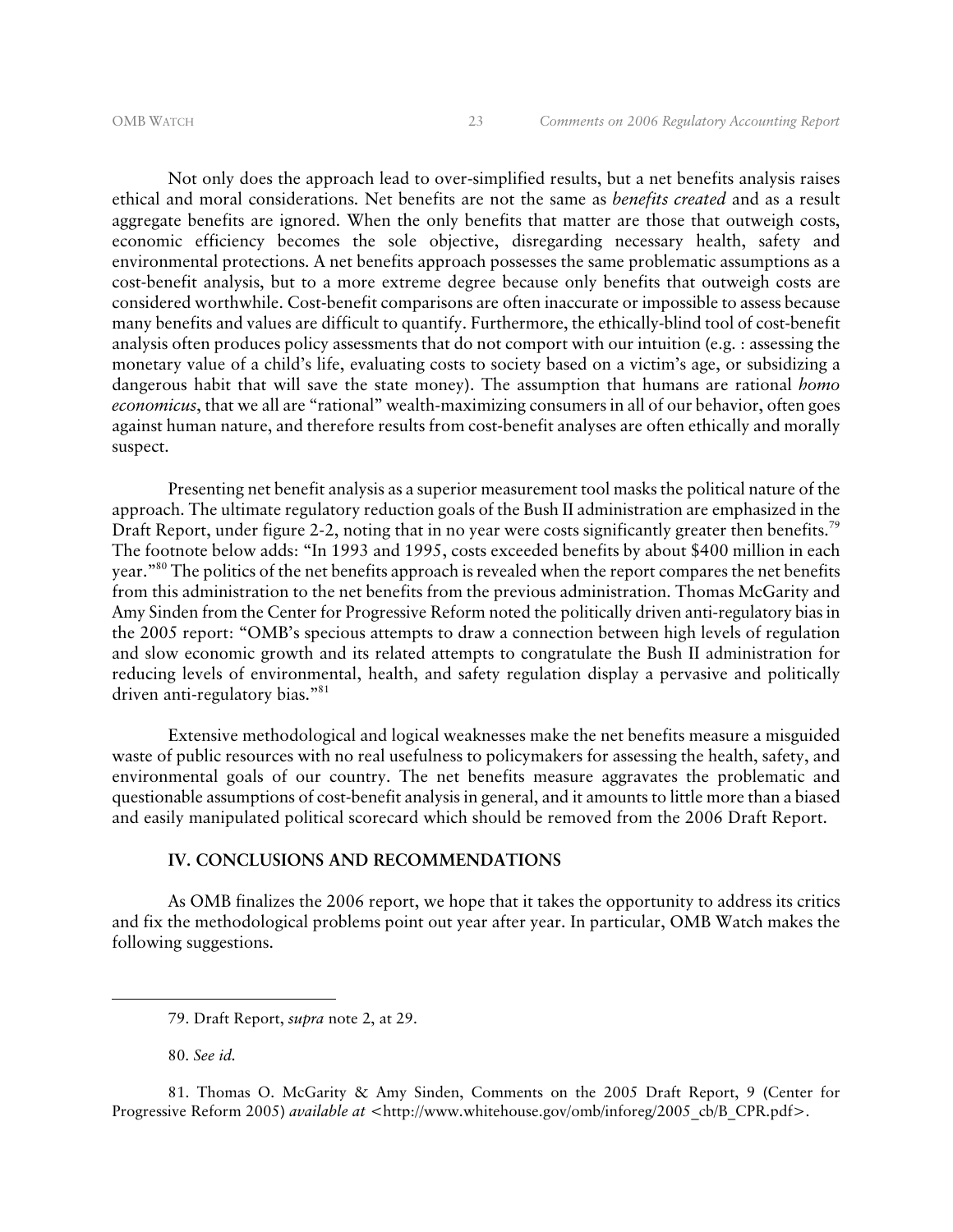#### **OMB should solve problems of transparency and responsiveness.**

- OMB should make the underlying information in the report more transparent to the public by making regulatory impact analyses, economic impact analyses, and scholarly articles more accessible, via an accurate online docket.
- OMB should increase transparency of the report by making it possible for the public to compare report assertions with the material at large and verify OMB's information. This can be accomplished by providing source and page numbers of data, documenting changes or conversions to agency estimates, and including electronic spreadsheets and data sets used to reach conclusions.
- OMB should correct the errors noted in comments and peer reviews in previous years, including the following:
	- o Eliminating "transfer rules" from the discussion of total costs and benefits,
	- o Accounting for benefits lost in deregulation,
	- o Correcting the characterization of benefits of workplace health and safety protections,
	- o Using correct values in the fuel economic discussion, and
	- o Removing the widely disregarded Crain study from the literature.

### **OMB should revise its overly simplistic argument that regulatory stringency reduces American competitiveness in the global marketplace.**

- OMB should remove economic regulatory evidence from World Bank and OECD studies cited in the social regulation and competitiveness argument; they are irrelevant to the social antiregulatory conclusions.
- OMB should acknowledge factors besides economic growth that account for well-being and the connection between social regulation and such indicators.
- OMB should review their assumptions that the benefits of "economic freedom" will continue to accrue equally at every level of deregulation and their conclusions that that reducing health, safety and environmental protections will achieve continued benefits in economic growth.
- OMB should include literature that discounts a regulation-competitiveness trade-off, including research on economic indicators such as plant location, industry imports and exports, and foreign direct investment and numerous studies which argue against the pollution haven effect.
- OMB should include research surrounding the Porter "hypothesis" that regulation can actually increase productivity by increasing the efficiency of operations.

#### **OMB should fix flawed methodologies of cost-benefit analysis and net benefits.**

- OMB should acknowledge the limitations of cost-benefit analysis as a tool for determining public policy priorities.
- OMB should remove the references to net benefits as a superior method of analysis and discontinue the use of this oversimplified, unethical and political measurement tool.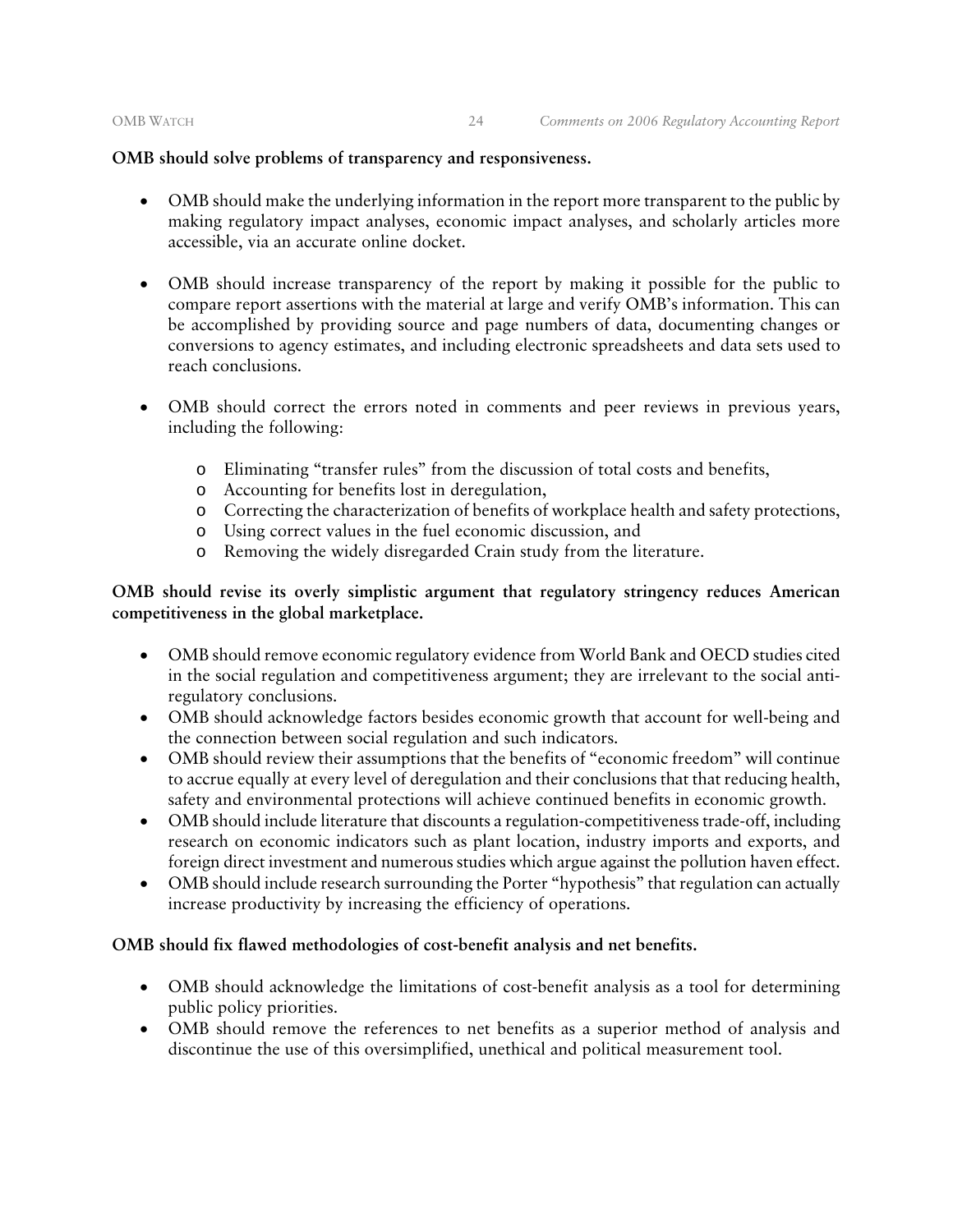#### OMB WATCH 25 *Comments on 2006 Regulatory Accounting Report*

#### **Appendix A: Another Look at Look-Back Studies**

In an attempt to analyze and validate pre-regulation estimates of benefits and costs, OMB's 2005 Report contained sections on "Validation of Estimates" and "Brief Summaries of Ex-post Evaluations of Regulations." The public interest community was hopeful that OMB's focus on lookback studies would serve as an acknowledgement of complaints that agencies' *ex ante* estimates of industry compliance costs are consistently overestimated in agency analysis. Unfortunately, OMB's analysis used a skewed assortment of look-back studies, excluded most of the rich literature on this subject, and included studies of dubious merit. OMB did not utilize the full range of available research and tended to use only look-back studies that concentrated on NHTSA rule-making.

#### *Biased studies remained in the final OMB report.*

Besides including a greater range of research, we recommended the removal of two studies from the list: one by the industry-friendly AEI-Brookings<sup>82</sup> and the Thompson/Graham article.<sup>83</sup> OMB not only failed to take our suggestion for the removal of these reports but also failed to respond to our criticism of their merit. The AEI-Brookings piece drastically overestimates the cost of the regulation by failing to distinguish between overestimates due to lack of compliance by employers and that due to overestimation by the agency and by using a skewed sample, while the Thompson/Graham article fails to accurately estimate the benefits of the regulation of air bags.<sup>84</sup>

Other peer reviewers also commented on the bias of the look-back studies included in the 2005 Draft Report. Joan Claybrook from Public Citizen noted that the look-back studies are unbalanced and biased and recommended that the flawed studies from AEI-Brookings and Thompson/Graham evaluation be excluded.<sup>85</sup> Thomas McGarity and Amy Sinden from the Center for Progressive Reform also reviewed the 2005 draft and found look-back literature composed of biased studies, used to paint an inaccurate picture of the academic debate.<sup>86</sup>

### *OMB failed to include studies suggested by public interest commenters.*

This year the validation section was removed from the report. While omitting the section on

83. *See* Kimberly M. Thompson, Maria Segui-Gomez, & John D. Graham, *Validating Benefit and Cost Estimates: The Case of Airbag Regulation*, 22 RISK ANAL. 803 (2002)

84. For the full criticism of both the AEI-Brookings and Thompson/Graham articles, see Shull, *supra* note 76, at 36-38.

85*. See* Joan Claybrook, Public Citizen, Comments on the 2005 Draft Report, 11-12 (2005) *available at* <http://www.whitehouse.gov/omb/inforeg/2005\_cb/O\_PublicCitizen.pdf>.

86. *See* Thomas O. McGarity & Amy Sinden, *supra* note 81, at 12.

<sup>82.</sup> *See* SI KYUNG SEONG & JOHN MENDELOFF, *ASSESSING THE ACCURACY OF OSHA'S PROJECTIONS OF THE BENEFITS OF NEW SAFETY STANDARDS* (AEI-Brookings Jt. Ctr. for Reg. Studs. Regulatory Analysis No. 03-8, July 2003), *available at* <http://aeibrookings.org/admin/authorpdfs/page.php?id=277>.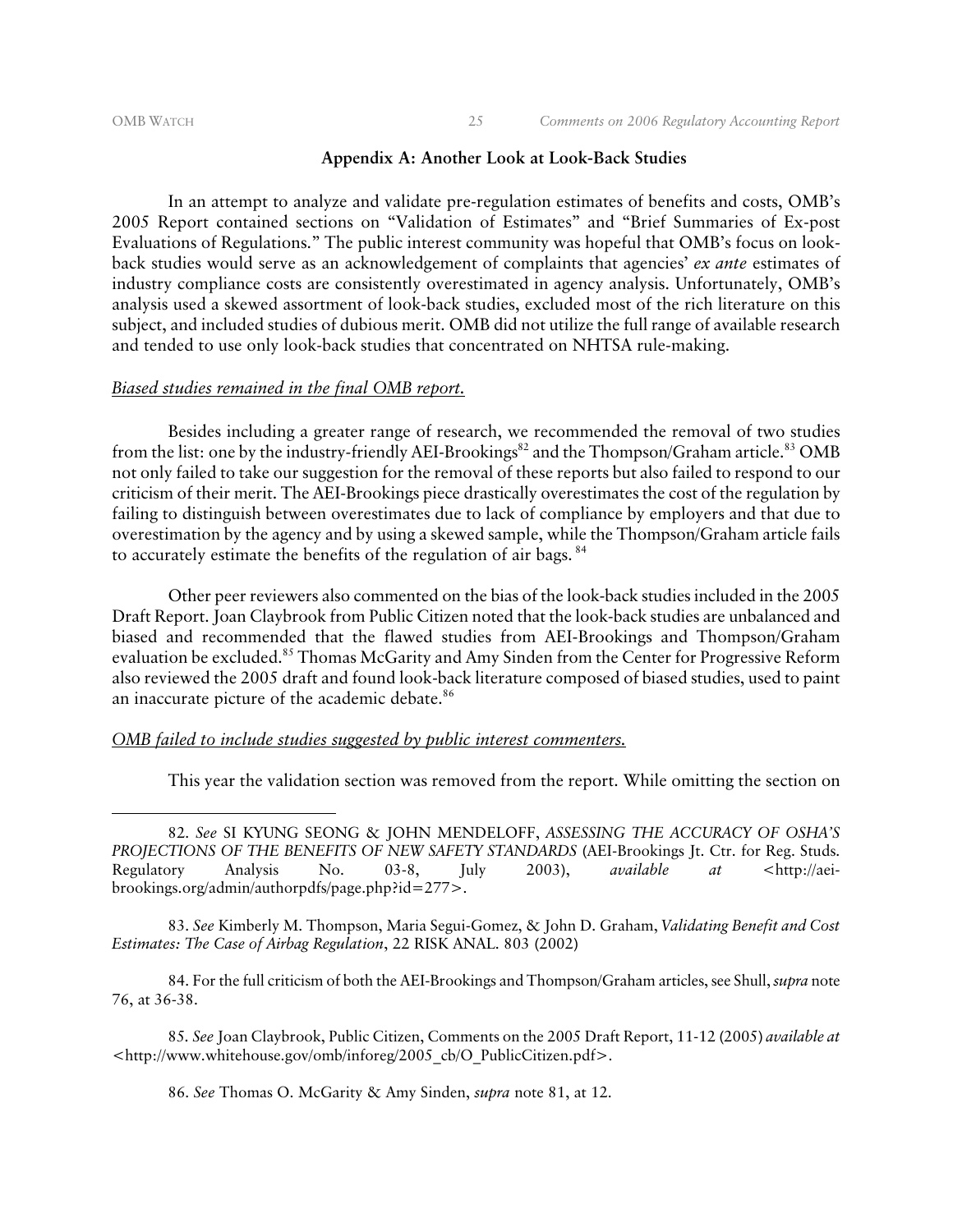look-back studies removed some bias from the 2006 Draft Report, OMB's faulty conclusions still circulate unanswered. *Ex ante* cost estimates tend to be higher than *ex post* results, resulting in skewed cost-benefit analyses that support a reduction in regulation. OMB should acknowledge this problem in their cost-benefit report.

In our 2005 comments, OMB Watch suggested a list of studies that should have been incorporated into OMB's mini-bibliography of look-back studies. Studies suggested by OMB Watch that were absent from the final 2005 report:

- Nicholas A. Ashford & Charles C. Caldart, *Technology, Law, and the Working Environment*  (Island Press, 1996).
- Eban Goodstein, "Polluted Data," *American Prospect*, Nov.-Dec. 1997, at 64, *available at*  <http://www.prospect.org/web/page.ww?section=root&name= ViewPrint&articleId=4757>.
- Eban Goodstein, *The Trade-Off Myth: Fact and Fiction About Jobs and the Environment*  (Island Press, 1999).
- General Accounting Office, *Environmental Protection: Assessing the Impacts of EPA's Regulations Through Retrospective Studies* (Rep. No. GAO/RCED-99250, 1999), *available at*  <http://www.gao.gov/ archive/1999/rc99250.pdf>.
- Thomas O. McGarity & Ruth Ruttenberg, "Counting the Cost of Health, Safety, and Environmental Regulation," 80 *Texas L. Rev.* 1197 (2002).
- Office of Tech. Assessment, U.S. Cong., *Gauging Control Technology and Regulatory Impacts in Occupational Safety and Health: An Appraisal of OSHA's Analytical Approach* (Rep. No. OTA-ENV-635, Sep. 1995), *available at*  <http://www.wws.princeton.edu/~ota/disk1/1995/9531\_n.html>.
- Ruth Ruttenberg & Assocs., *Not Too Costly, After All: An Examination of the Inflated Cost-Estimates of Health, Safety, and Environmental Protections* (Public Citizen, Feb. 2004), *available at* <http://www.citizen.org/ documents/ACF187.pdf>.

The suggestions from OMB Watch's comments, as well as the other peer reviewers on the subject of look-back literature, were not used by OMB in the 2005 report, or the draft that followed this year. OMB should also acknowledge the methodological faults of its look-back review approach.

#### *New Research on Look Backs*

-

OMB should also consider a new meta-study by economist Frank Ackerman, which questions fears of large regulatory costs through an examination of various validation studies. *The Unbearable Lightness of Regulatory Costs*, examines both conservative and more expansive estimates of regulatory cost, finding that "[t]he costs of environmental protection are much more often overestimated, rather then underestimated, in advance."87 Ackerman studies the biases in *ex ante* estimates of regulatory costs by introducing literature and research on patterns of overestimation.

<sup>87.</sup> Frank Ackerman, *The Unbearable Lightness of Regulatory Costs* (hereinafter "Ackerman"), Global Development and Environment Institute Working Paper No. 06-02 (2006), *available at* <http://www.ase.tufts.edu/gdae/pubs/wp/06-02unbearablelightnessreg.pdf>.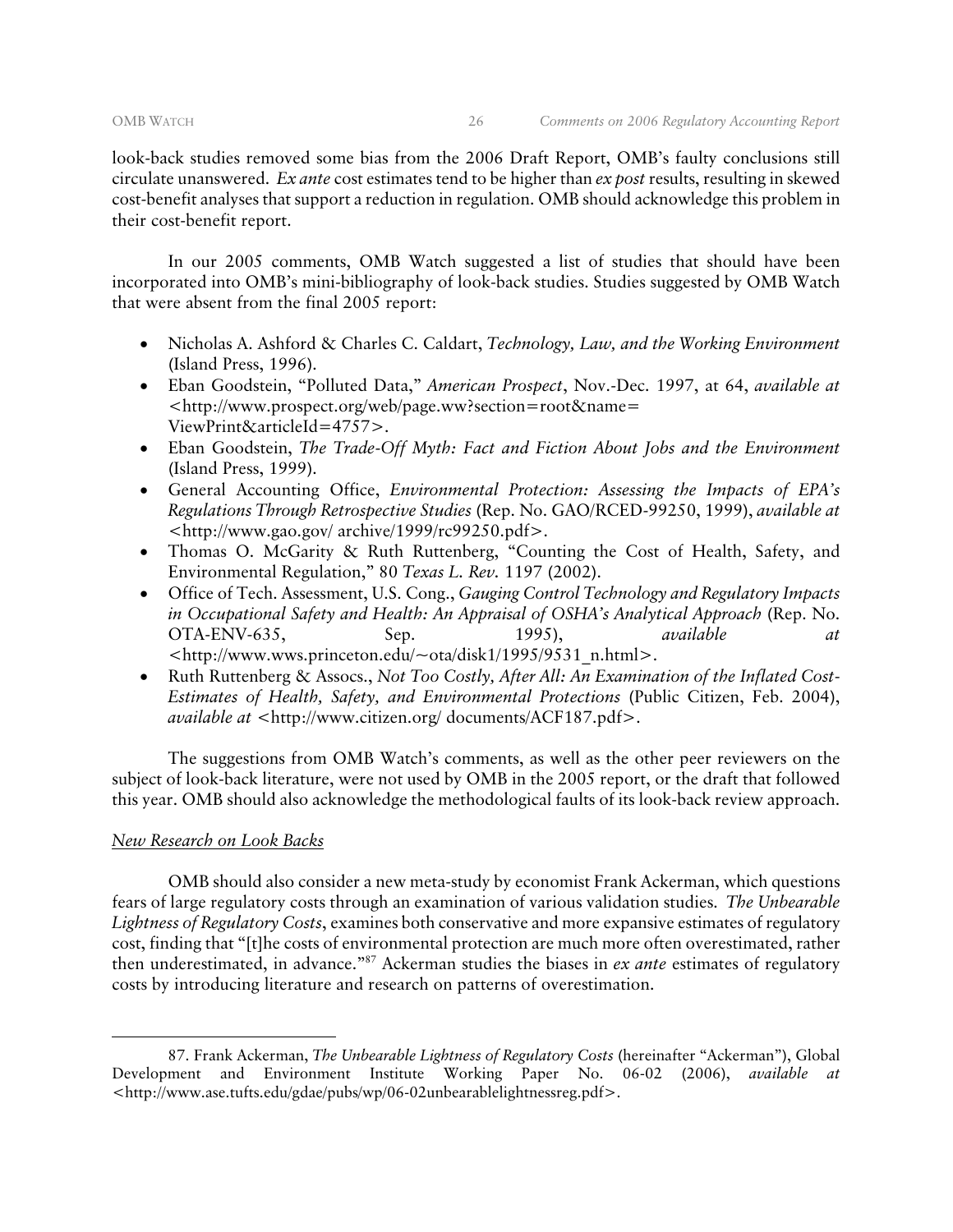Ackerman's study includes OSHA workplace safety cost estimates which were found in *ex post* studies to overestimate the costs of reducing vinyl chloride exposure. Ackerman also includes a study by Hart Hodges, which found environmental regulatory compliance costs were overestimated in 11 of 12 cases examined. Ackerman also relies on an article by Winston Harrington, which found that cost estimates were 25 percent too high in 14 of 28 cases examined and 25 percent too low in only 3.<sup>88</sup> Drawing together this robust evidence, Ackerman is able to show that *ex ante* cost estimates of regulatory protections tend to be inflated across the board.

Ackerman also responds to OMB's Office of Information and Regulatory Affairs' conclusions to the contrary. In the 2005 draft report OMB cited only three studies to reach their conclusion that *ex ante* cost estimates are routinely underestimated. A closer examination of the underlying studies, however, reveals that the authors claim that regulatory costs are large, not that the estimates are *underestimated*. 89 Furthermore, Ackerman notes that the "details of these claims are not impressive."90 The first study uses OMB data and allows OMB to cite itself in support of its claims, while the second study multiplies findings by 5.5. $^{91}$  The third study used by OMB to justify its conclusions is based on a far different period of environmental law and pollution control spending.<sup>92</sup>

Ackerman also reviews the conclusions by OMB in its final 2005 report, which include 47 rules in which pre-regulation estimates of benefits and costs were made by federal agencies. Ackerman finds OMB's conclusions that cost estimates were too low to be "fundamentally unpersuasive" because OMB's conclusions are based on skewed data from only a few sources that reviewed multiple rules, finding a pattern that is not statistically significant.<sup>93</sup> The evidence provided in the 2005 report boils down to only 13 OSHA rules, 9 of which were adopted before 1992.<sup>94</sup> In response to OMB's

*See also* Hart Hodges, *Falling Prices: Cost of Complying with Environmental Regulations Almost Always Less Than Advertised* (Economic Policy Institute 1997), *available at* <http://www.epinet.org/briefingpapers/bp69.pdf>.

*See also* Winston Harrington et al., *On the Accuracy of Regulatory Cost Estimates*, 19 J. POL. ANALYSIS & MNGMT. 297 (2000), *available at* <http://www.agecon.lsu.edu/WebClasses/AGEC7603 /Literature/RFF-DP-99-18.pdf>.

89. *See* Ackerman, *supra* note 87, at 11.

90. *See id*.

- 91. *See id*. *See also supra* note 15.
- 92. *See* Ackerman, *supra* note 87, at 11.

93. *See id.* at 12.

<sup>88.</sup> See Ackerman, *supra* note 87, at 10. *See also* U.S. CONG., OFFICE OF TECHNOLOGY ASSESSMENT, GAUGING CONTROL TECHNOLOGY AND REGULATORY IMPACTS IN OCCUPATIONAL SAFETY AND HEALTH: AN APPRAISAL OF OSHA'S ANALYTIC APPROACH (1995), *available at* <http://www.dau.mil/educdept/ mm\_dept\_resources/reports/OTA-Gauging-controltech-and-impact-on-OSHA.pdf>.

<sup>94.</sup> *See id.* at 13.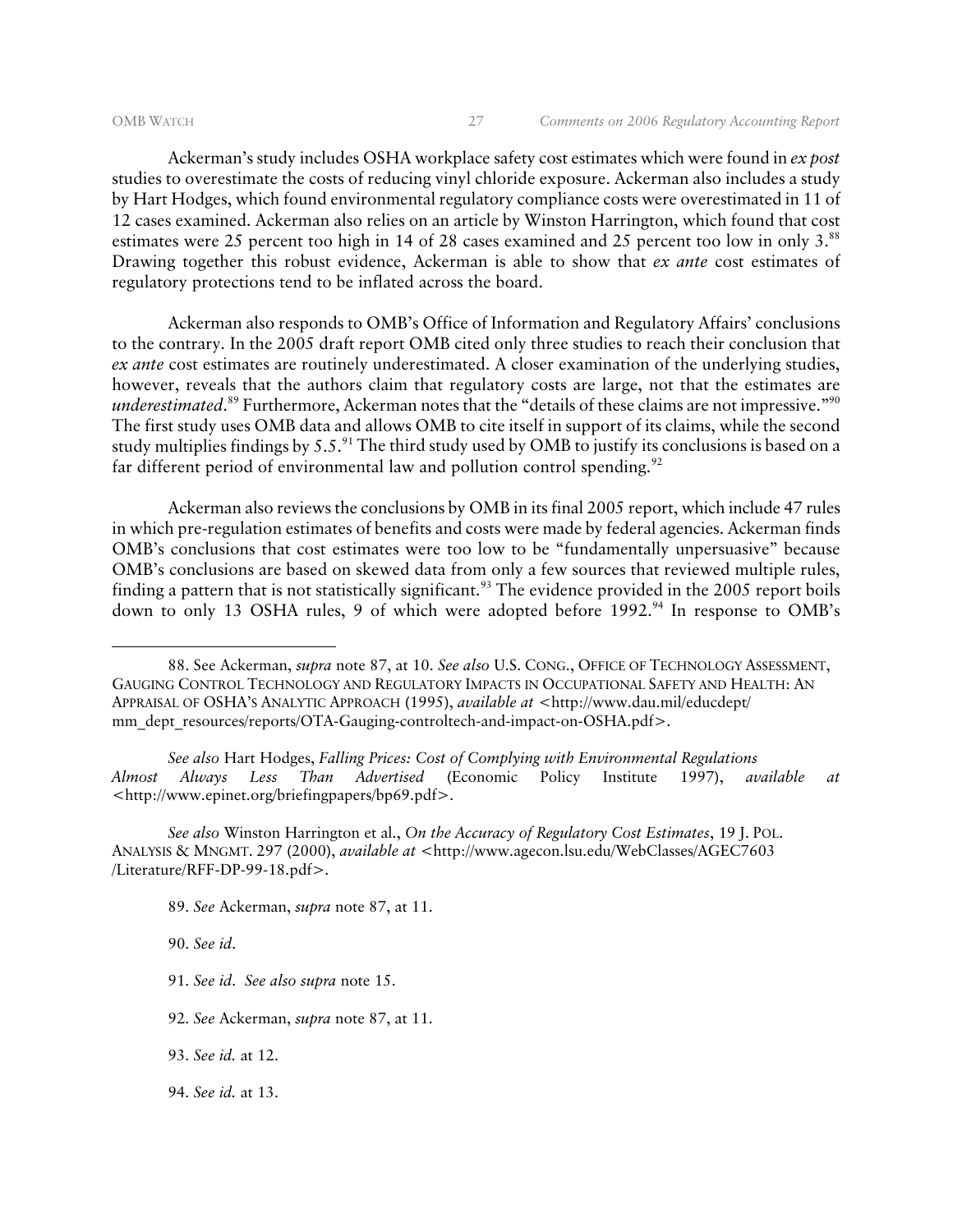suggestion that costs are systematically underestimated while benefit overestimated, Ackerman concludes: "The grounds for this contrary conclusion include citation of a limited number of unconvincing studies, and manipulation of a regulatory data set which does not show a statistically significant tendency toward overestimates of benefit-cost rations."95

<sup>95.</sup> *See id.* at 18.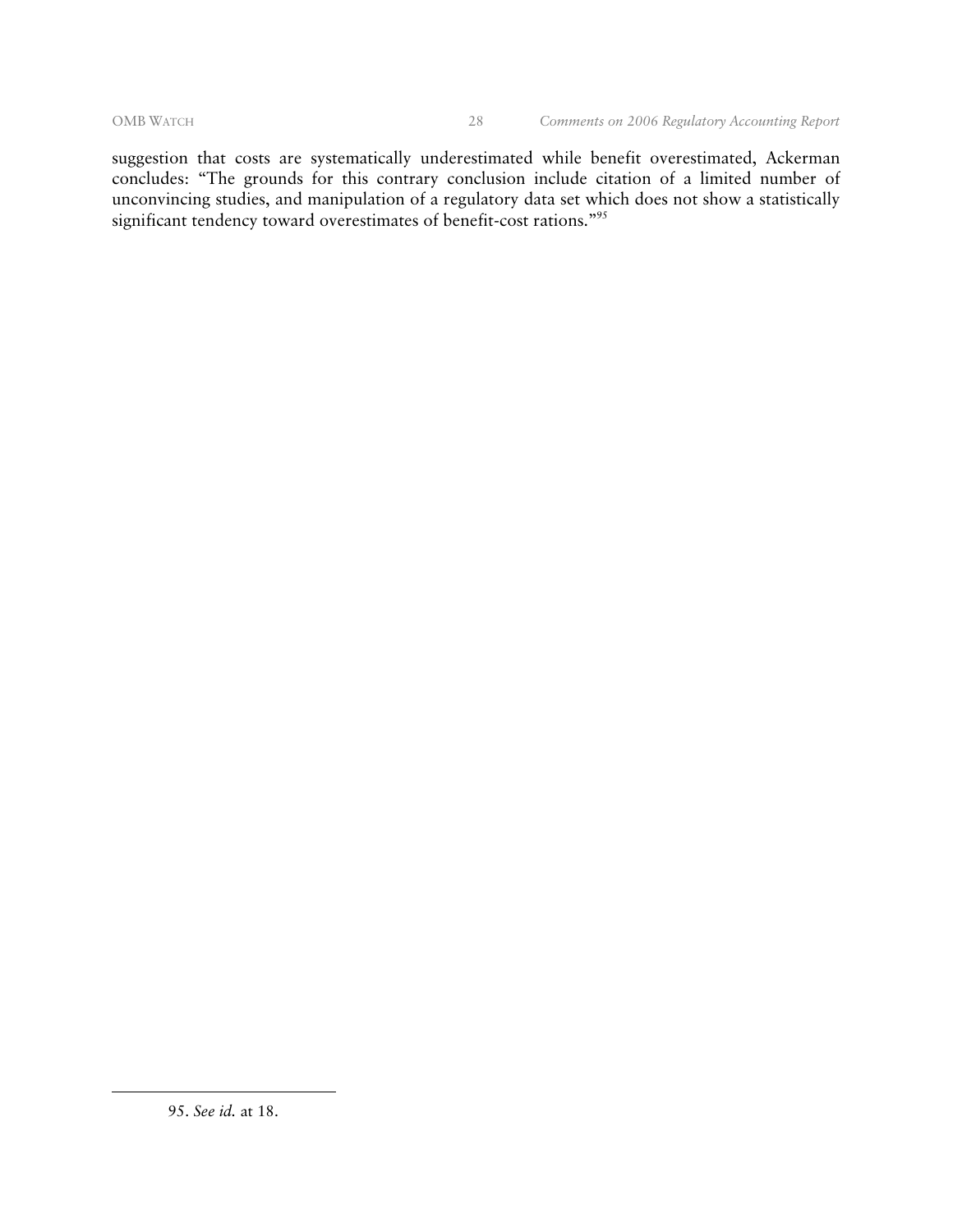#### **Appendix B: Is Cost Benefit Analysis Needed?**

OMB seems wedded to using the deeply flawed methodology of cost-benefit analysis. OMB continually fails to reasonably respond to critics of cost-benefit analysis. Cost-benefit analysis is just one tool used by policymakers in developing public policy. OMB seems to blindly assume that costbenefit analysis is the best or only way to make decisions about federal policy. Especially when considering policies with non-monetary benefits, such as those regarding the environment, health, safety or civil rights, cost-benefit analysis consistently fails to capture the real impacts of a particular regulation. Moreover, while cost-benefit analysis (CBA) is often touted by the administration as a neutral tool in policymaking, recent studies by legal scholars show that CBA is inherently political and may even advise against what we consider our most immutable public protections.

In relying on CBA, OMB seems to believe that regulators are irrational in their policy decisions and that CBA is necessary in developing regulations because it acts as a neutral, rational tool, evenly weighing all considerations, but many public interest advocates have argued that cost-benefit analysis unfairly targets environmental, health, safety and other social regulation and will always favor lowering costs rather than creating more stringent protections. If cost-benefit analysis really is a neutral tool, then it must be equally capable of siding with more stringent regulation as it does weaker regulation. Three recent articles examine the neutrality of CBA both in theory and in practice and analyze the arguments of CBA's greatest proponents. Lisa Heinzerling, Frank Ackerman and Rachel Massey's "Applying Cost Benefit Analysis to Past Decisions: Was Environmental Protection Ever a Good Idea?,"96 David Driesen's "Is Cost-Benefit Analysis Neutral?,"97 and Richard Parker's "Is Government Regulation Irrational? A Reply to Morall and Hahn"98 all find that neither in theory nor in application is cost-benefit analysis a neutral tool. Moreover, this "simplistic scorecard" fails to embody our national regulatory priorities.

#### *The "Simplistic Scorecard"*

-

Advocates of cost-benefit analysis claim that regulation is irrational and that cost-benefit analysis is necessary to rein in costly, burdensome measures. Yet as Richard Parker points out in "Is Cost Benefit Analysis Irrational?," the arguments of CBA's biggest supporters are themselves irrational, relying on fuzzy numbers and misguided assumptions to prove the case for this weak policy tool.

<sup>96.</sup> *See* Frank Ackerman, Lisa Heinzerling & Rachel Massey, *Applying Cost-Benefit to Past Decisions: Was Environmental Protection Ever a Good Idea?* (Georgetown University Law Center, Public Law & Legal Theory Working Paper Series, Research Paper No. 576161, 2004), *available at* <http://ssrn.com/abstract= 576161>.

<sup>97.</sup> *See* David M. Dreisen, *Is Cost-Benefit Analyst Neutral?*, (Syracuse University College of Law 2005) *available at* <http://papers.ssrn.com/sol3/papers.cfm?abstract\_id=663602>.

<sup>98.</sup> *See* Richard W. Parker, *Is Government Regulation Irrational?: A Reply to Morrall and Hahn* (University of Connecticut School of Law 2004) *available at* <http://papers.ssrn.com/sol3/papers.cfm? abstract\_id=588881>.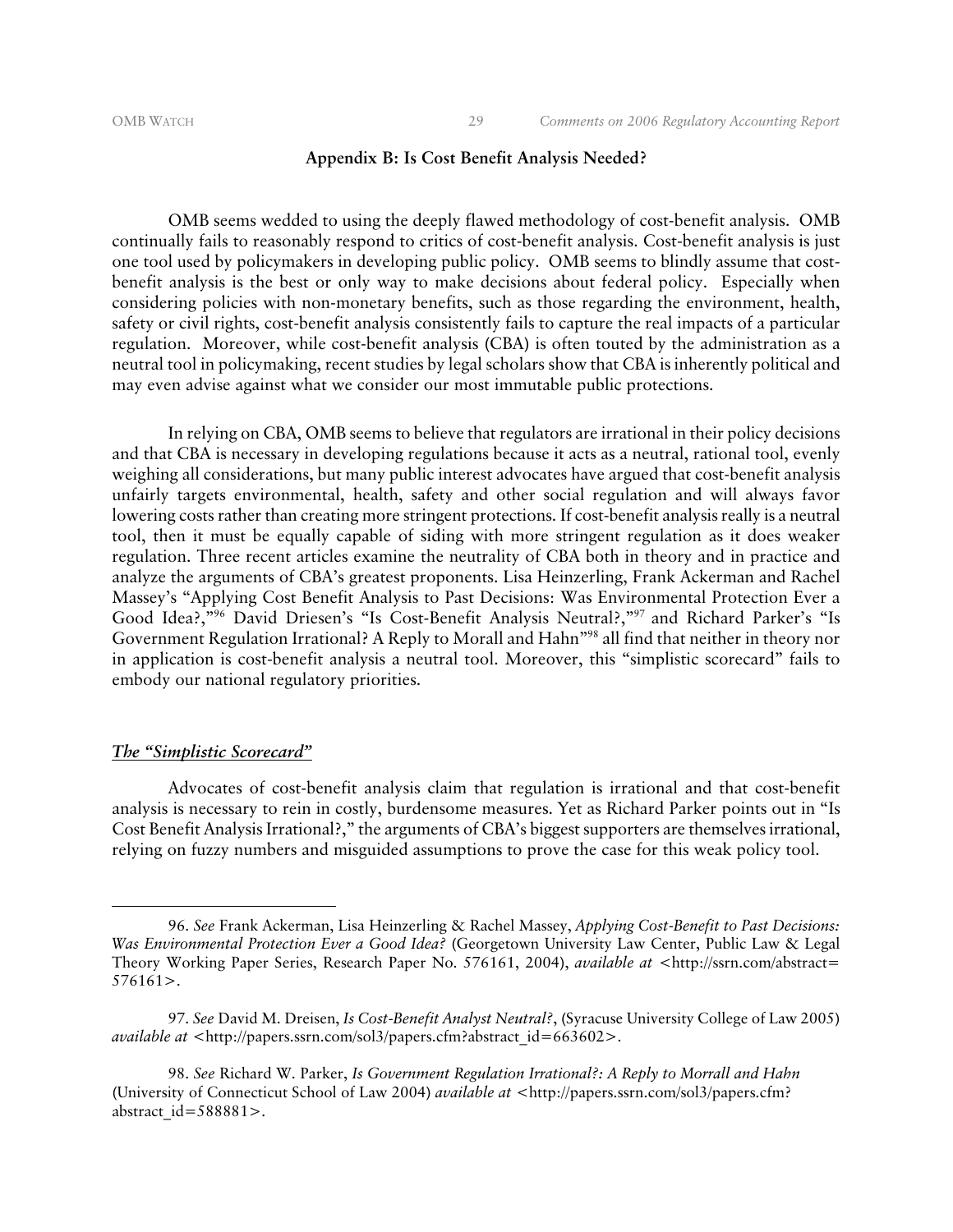Some of the most widely-cited cases for the necessity of cost-benefit analysis is necessary in policy-making have come from John Morrall, an economist at the Office of Management and Budget (OMB), and Robert Hahn, of AEI-Brookings Joint Center for Regulatory Studies. Both have argued, after applying cost-benefit analysis to the totality of government regulation, that the costs of federal regulation far outweigh the benefits, proving, they assert, that government regulation is fundamentally irrational and overzealous. They point to what appear to be egregious examples of overly-cautious regulations, citing cases in which regulation costs up to \$72 billion for every life saved. Yet, as Parker easily points out, their arguments are based on shaky assumptions that fail to take into account the full range of considerations necessary for an agency to make a rational policy decision.<sup>99</sup>

#### *Unreproducible Results*

For all the lip service on hard numbers, both Morrall and Hahn's data contained many undisclosed assumptions, and calculations and methodologies were often not revealed. Parker observes that Hahn's gaps are particularly noteworthy: "Hahn's original studies do not so much as *list* the rules in his database."100 Hahn also offers no documentation of his calculations. After soliciting Hahn, Parker finally received Hahn's data, but his Excel spreadsheet only gave a tally of costs and benefits and his final calculation, without indicating any of the assumptions Hahn made to arrive at numbers he used.101

Even without being able to reproduce the results, it is clear that Morrall and Hahn make assumptions that are biased against regulation. In fact, as Parker points out, the data set that Morrall chooses to work with focuses on some of the most extreme cases of costly regulation.102 Morrall chooses an arbitrary set of 16 highly costly regulations in order to make his claim that regulators make irrational choices. Most of these regulations have to do with just a handful of pollutants, which have, as Parker notes, "generated some of the most heated and heavily litigated controversies in all of environmental law."103 Clearly Morrall's case examples do not represent a neutral dataset.

#### *Shaky Numbers*

-

Morrall and Hahn also choose to use a very high discount rate, which discounts the future costs and benefits of a regulation using a constant exponential rate. Though many scholars disagree on the practice of discounting benefits at all, there is little consensus on a discount rate higher than three percent.104 Yet Morrall chooses a discount rate of 10 percent and Hahn uses discount rates at three,

- 100*. See* Parker, *supra* 98, at 14.
- 101. *See id*. at 15.

102*. See id*. at 3.

103*. See id.* 

104. *See* Richard L. Revesz, *Environmental Regulation, Cost-Benefit Analysis, and the Discounting of Human Lives*, 99 COLUM. L. REV. 941, 980-981 (1999); *see also* Murray Weitzman, *Gamma Discounting*, 91 AM. ECON. REV. 260 (2001).

<sup>99</sup>*. See* John F. Morrall, *Saving Lives: A Review of the Record*, 27 J. RISK & UNCERTAINTY 221 (2003); *see also* Robert W. Hahn, *Regulatory Reform: Assessing the Government's Numbers*, *in* REVIVING REGULATORY REFORM: A GLOBAL PERSPECTIVE 32 (2000).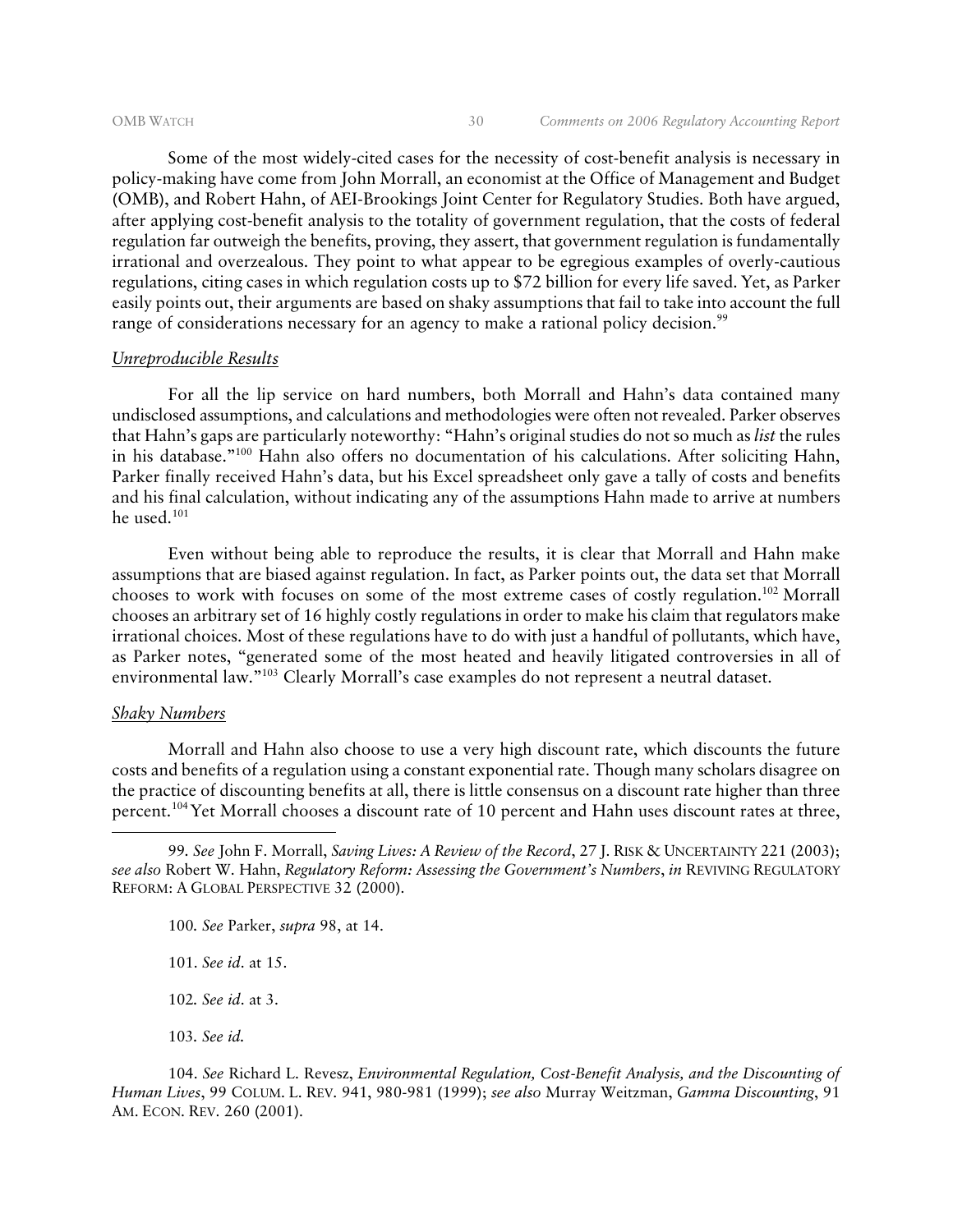five and seven percent.<sup>105</sup> Such rates can dramatically reduce the potential benefit of a regulation. As Parker points out, "discounting a constant stream of benefits over 25 years will reduce its present value by 30 percent at a three percent discount rate, or 50 percent at a seven percent discount rate."106

Morrall and Hahn also assume a latency period in the calculation of certain benefits. For risks such as cancer which may not manifest themselves for a number of years, they add in a latency period to their calculation of benefits, which greatly reduces the present benefit of avoiding a future harm. As Parker points out, if one assumes "that the stream of cancer risk reduction benefits (which dominate many of the health and environmental rule benefit numbers) only begins to accrue after a latency period of some 15-35 years, the impact of discounting can become truly enormous. Discounting a constant dollar annual benefit accruing over 25 years -- beginning 35 years out -- will effectively shrink benefits by a factor of four at a three percent discount rate, and a factor of twenty at . . . [a] seven percent rate."107 This assumption distorts their calculation of benefits, and once again, the distortion favors the regulated community.

Morrall also arbitrarily chooses to reduce benefits. Rather than relying on agency calculations to calculate benefits, Morrall chooses numbers from published studies that significantly reduce benefits.108 When agencies present a range of possible benefits, he arbitrarily chooses from the bottom of the range, without explaining his methodology. Morrall adjusts agency numbers on health effects, risk assessments, and effectiveness, in each case swaying the balance in favor of less regulation.<sup>109</sup> That Morrall should do independent analysis of factors is not the issue, but Morrall's choice to manipulate the equation without an explanation or rationale leaves observers guessing as to how the numbers were attained.

#### *Ignoring Unquantified or Non-Life-Saving Benefits*

Morrall and Hahn also choose to ignore benefits that agencies did not quantify or benefits that can be quantified but not given a dollar value. For instance, Morrall gives OSHA's formaldehyde rule a price tag of \$72 billion per life saved.<sup>110</sup> Though the formaldehyde rule may only save one life a year, it has many other significant benefits that are not included in Morrall's calculation, including, according to Parker, "reduced or avoided burning eyes or noses, sore or burning throats, asthma attacks, chronic bronchitis, allergic reactions, dermatitis and skin sensitization. OSHA notes that over 500,000 American workers are regularly exposed to formaldehyde at concentrations that have been found to cause one or more of these illnesses or discomforts.<sup>"111</sup> By focusing only on lives saved,

- 105. *See* Parker, *supra* 98, at 8.
- 106. *See id.*

- 107. *See id.* at 9.
- 108. *See id*. at 4.
- 109. *See id*. at 4-8.
- 110. *See id*. at 10.
- 111. *See id*. at 11.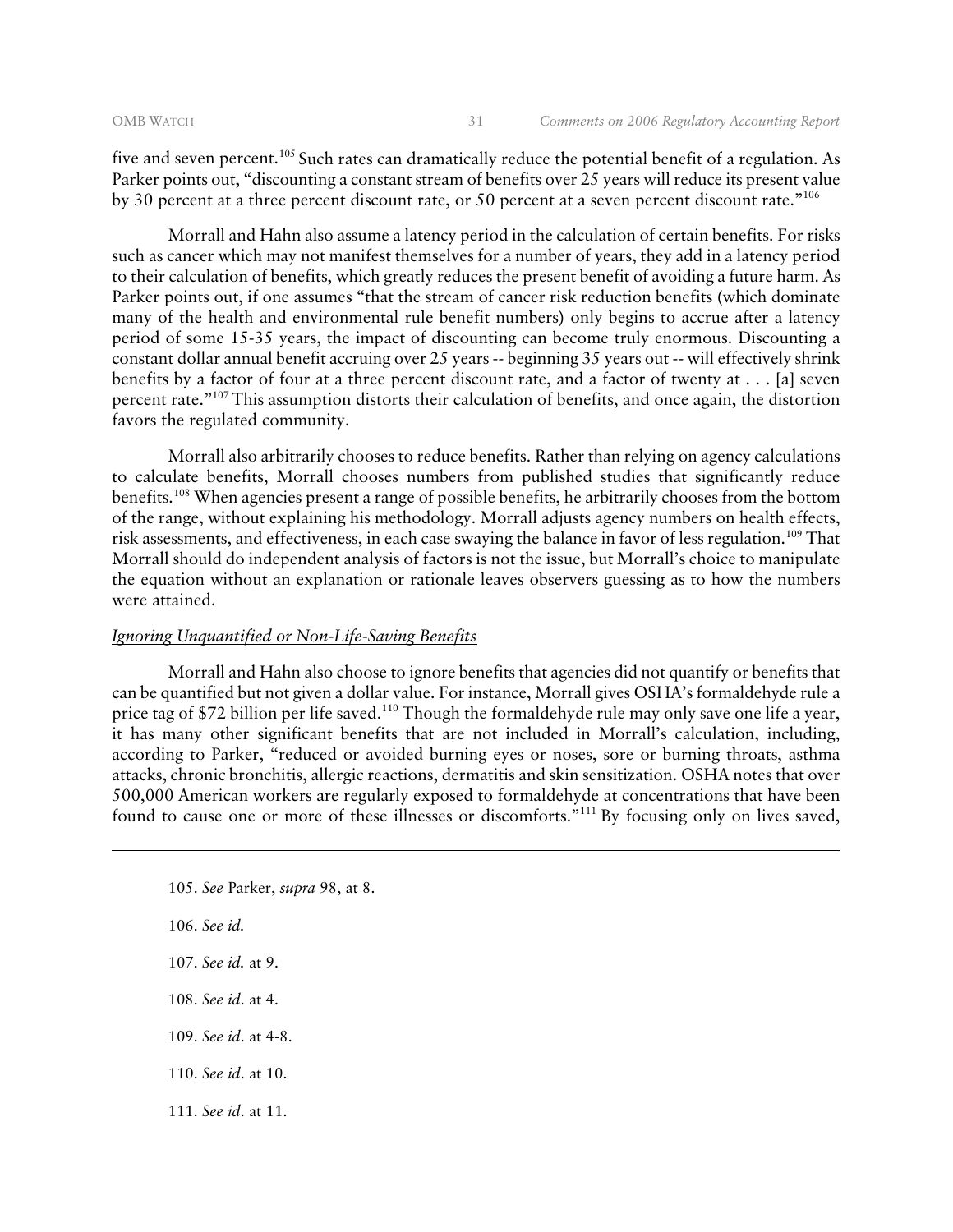Morrall's calculations miss the harm that a regulation is actually averting, one that resists his simplistic calculations.

Hahn ascribes "a zero value to any benefit which the government's regulatory impact assessment did not quantify and monetize."112 Hahn also ignores benefits that were quantified and monetized by agencies "but which failed to fit within his Procrustean categories of recognized benefit - - reduction of cancer, heart disease, lead poisoning and accidents, and benefits of reduction a handful of air pollutants -- even as he insisted that he was using the government's numbers."113 Hahn wrongly asserts that leaving out these "non-standard" benefits will have no impact on his calculations.

Parker gives the example of EPA's *Great Lakes Water Quality Guidance*, which reduces "the discharge of persistent, toxic and bio-accumulative pollutants" in the Great Lakes.<sup>114</sup> The compounds reduced by the regulation are associated with very serious risks, including "neurotoxicity, fetotoxicity, endocrine disruption, hematological impairment, reproductive dysfunction, sensory and equilibrium disturbances," among others.<sup>115</sup> Despite the clear benefits of such regulation, this measure fails costbenefit analysis because a great many of its benefits cannot be monetized. These non-cancerous risks are difficult to quantify:

> Unlike cancer, which is widely assumed to have a linear dose-response down to a zero exposure level (making the calculation of population risk from aggregate exposure data relatively simple), non-cancer endpoints generally have non-linear risk thresholds - which means that, to calculate a population risk from any given discharge, you have to know not only the exposure of the population to the pollutants issuing from the sources targeted by the particular regulation. You also have to know the cumulative exposure to individuals in the population to these and other interacting pollutants from other sources.<sup>116</sup>

According to Hahn, the only benefit from this regulation is the reduction of fatal cancer to sports anglers and Native American subsistence fisherman.<sup>117</sup>

Looking just at the cost-benefit analysis, the cost of the regulation would seem to far outweigh the benefit. An entirely different picture emerges with knowledge of the health effects of the hazards the guidance addresses. Fortunately, EPA's consideration of the rule was not limited to quantified benefits.

- 113. *See id*. at 17.
- 114. *See id*. at 19.
- 115. *See id*.

- 116. *See id*. at 19-20.
- 117. *See id*. at 20.

<sup>112.</sup> *See id*. at 16-17.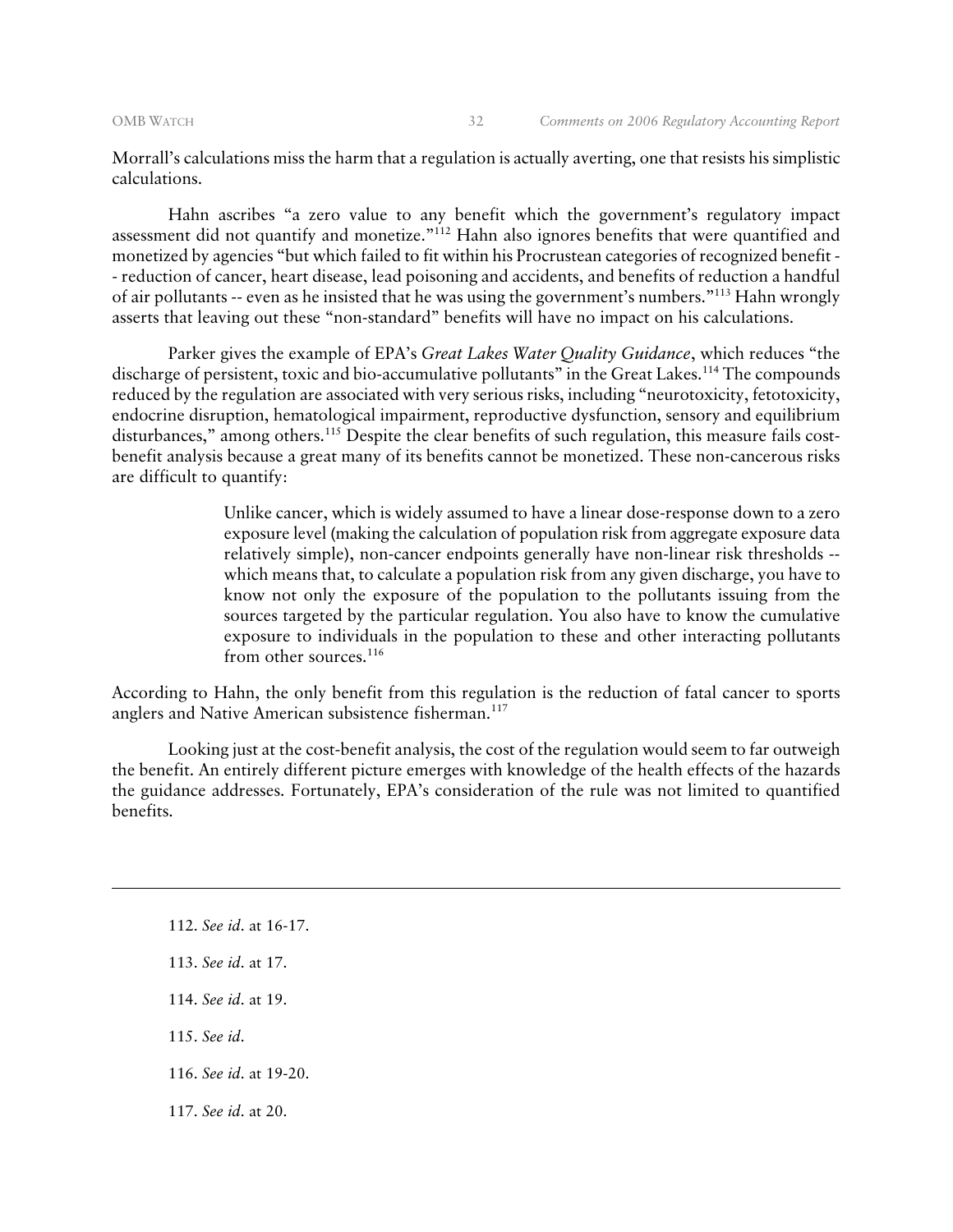Accounting for such benefits requires a more in-depth dynamic analysis, which cost-benefit analysis cannot capture, leading Parker to refer to the methodologies of CBA's greatest proponents as a "simplistic scorecard."118

#### *Not a Neutral Tool*

Even given the many uncertainties of cost-benefit analysis, proponents still argue that it acts as a neutral tool. Yet, as David Driesen points out, "if CBA only makes regulation weaker, and never strengthens overly weak regulation, it cannot improve priority setting and consistency in the manner its proponents envision."119 Driesen lays to rest the argument of CBA's neutrality by dissecting the use of CBA both in practice and theory. Driesen finds that both in OMB's implementation of cost-benefit analysis as well as in the assumptions of the cost-benefit analysis itself, CBA is weighted in favor of the regulated industry and against health, safety and environmental protections.

#### *In Practice*

Driesen focuses his look at cost-benefit analysis particularly on the role of OMB in implementing Executive Order 12,866. According to a Government Accountability Office (GAO) report, between June 2001 and July 2002, OMB "significantly affected 25" environmental, health and safety regulations.120 If cost-benefit analysis is in practice a neutral tool, then OIRA's use of cost-benefit analysis to review regulation would sometimes strengthen protections and sometimes weaken them. Driesen found that none of OIRA's changes made environmental, health or safety protections more stringent, and 24 out of the 25 weakened protections.<sup>121</sup> Even if cost-benefit analysis is theoretically a neutral tool, in the hands of this administration, it is certainly biased against strong public protections.

Further evidence comes from the records of agencies whose statutes demand the use of costbenefit analysis. Courts have interpreted the Toxic Substance Control Act (TSCA) and the Federal Insecticide, Fungicide, and Rodenticide Act (FIFRA) to require CBA. The result has been a nearly complete halt on regulatory activity.<sup>122</sup> According to Driesen, "EPA has not banned a single chemical under TSCA since the United States Court of appeals for the Fifth Circuit interpreted the statute as requiring that bans pass a cost-benefit test."123 FIFRA has suffered much the same fate. Cost-benefit analysis has put the breaks on needed regulatory protections.

For other statutes governing EPA, including the Clean Air Act and the Resources Conservation and Recovery Act, cost-benefit analysis is used in an "indeterminate position," meaning it is considered

118. *See id*. at 22.

-

119. *See* Driesen, *supra* 97, at 3.

120. *See* United States General Accounting Office, RULEMAKING: OMB'S ROLE IN REVIEWS OF AGENCIES' DRAFT RULES AND THE TRANSPARENCY OF THOSE REVIEWS 5 (2003).

121. *See* Driesen, *supra* 97, at 33.

122. *See id.* at 14.

123. *See id.* at 13.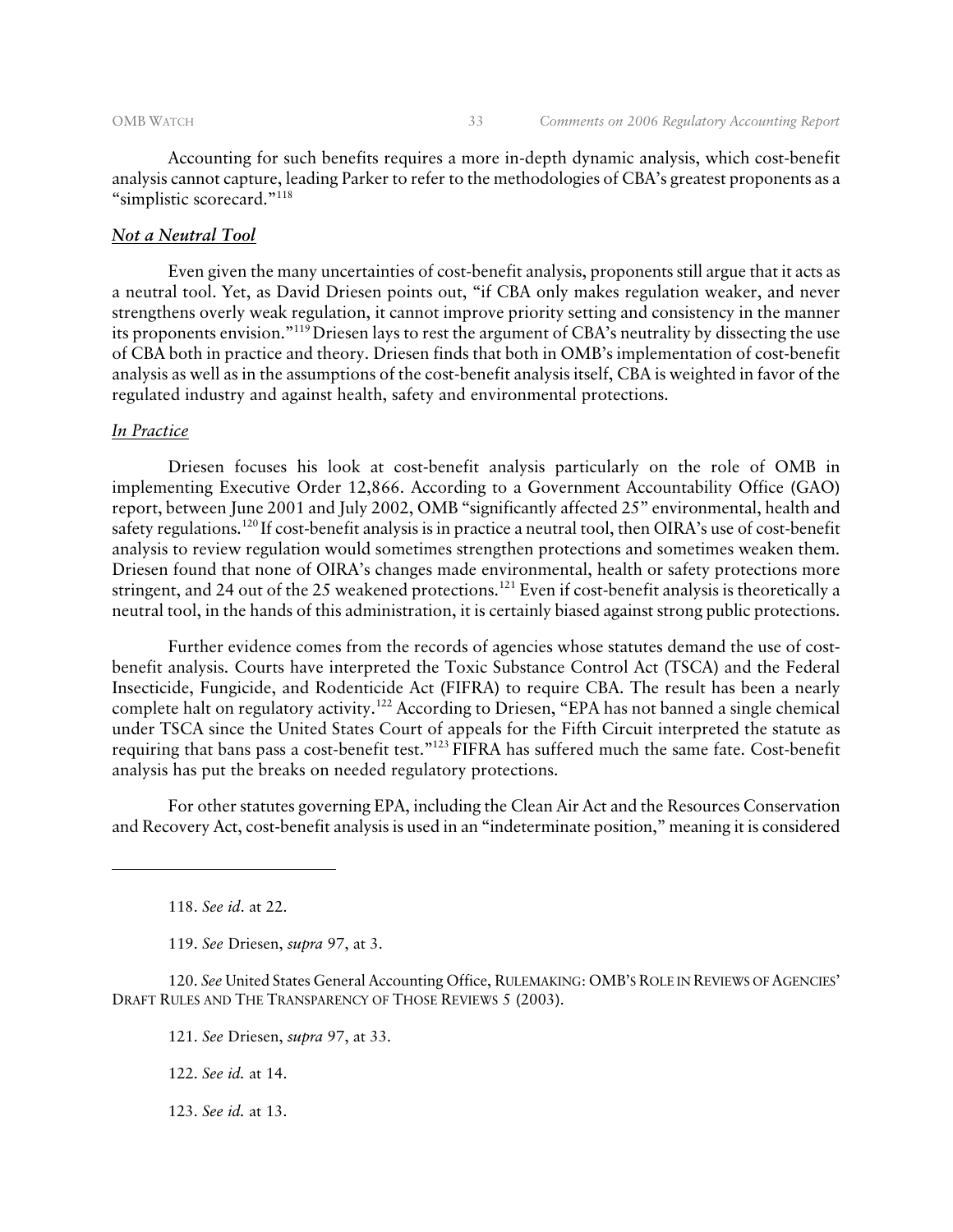when forming regulation but does not serve as a specified criterion.<sup>124</sup> For regulations promulgated under these statutes, OMB historically has applied cost-benefit analysis unevenly, providing lengthy analysis when considering a new regulation but quickly approving deregulatory actions.<sup>125</sup> Driesen uses the example of regulating particulate matter. For example, notes Driesen, "OMB engaged in protracted argument with EPA in the early 1980s over whether EPA must prepare a CBA of a possible tightening of the particulate matter National Ambient Air Quality Standard (NAAQS), but it cleared EPA revocation of the hydrocarbon NAAQS in two days with no formal CBA."126

Though overall OMB generally approves agency rules without changes, when it comes to reviewing EPA rules, "OMB often significantly changes between 45 and 75 percent of the rules it reviews."127 This high rate shows that at least in practice OMB is hostile to environmental protections.

Driesen was able to find only one case in which cost-benefit analysis has led to increased regulation: the reduction of lead in gasoline. Yet in this case, the initial implementation of the regulation occurred without performing cost-benefit analysis. CBA was only applied after the regulation had been in place for a number of years in order to support a more stringent standard.<sup>128</sup> Heinzerling, Ackerman and Massey have shown that if the regulation had not already been in place, the empirical evidence would not have existed to justify the further reduction of lead in gasoline.

#### *In Theory*

-

Cost-benefit analysis can be used in a variety of ways by regulators. Some agencies use costbenefit analysis in what Driesen calls an "indeterminate position," meaning the agency considers costbenefit analysis but does not use it as a criterion for determining regulation.<sup>129</sup> OMB tends to see costbenefit analysis as a criterion under which the cost of implementing a regulation can never exceed the benefit.130 Another option is that cost-benefit analysis is used as a criterion under which cost must always equal benefit, optimizing the efficiency of the regulation.<sup>131</sup> Driesen shows that in each case cost-benefit is not a neutral tool and will always favor the regulated community over the health, safety and environmental regulation.

 *The Indeterminate Position:* Even if cost-benefit analysis is used in an "indeterminate position," weighed equally with other factors, it will still side against health, safety and the environment because cost-benefit analysis requires a greater expenditure of government resources and a delay in

124. *See id.*  125. *See id.* at 15. 126. *See id.* 127. *See id.* at 16. 128. *See id.* at 32. 129. *See id.* at 55. 130. *See id.* at 58. 131. *See id.* at 59.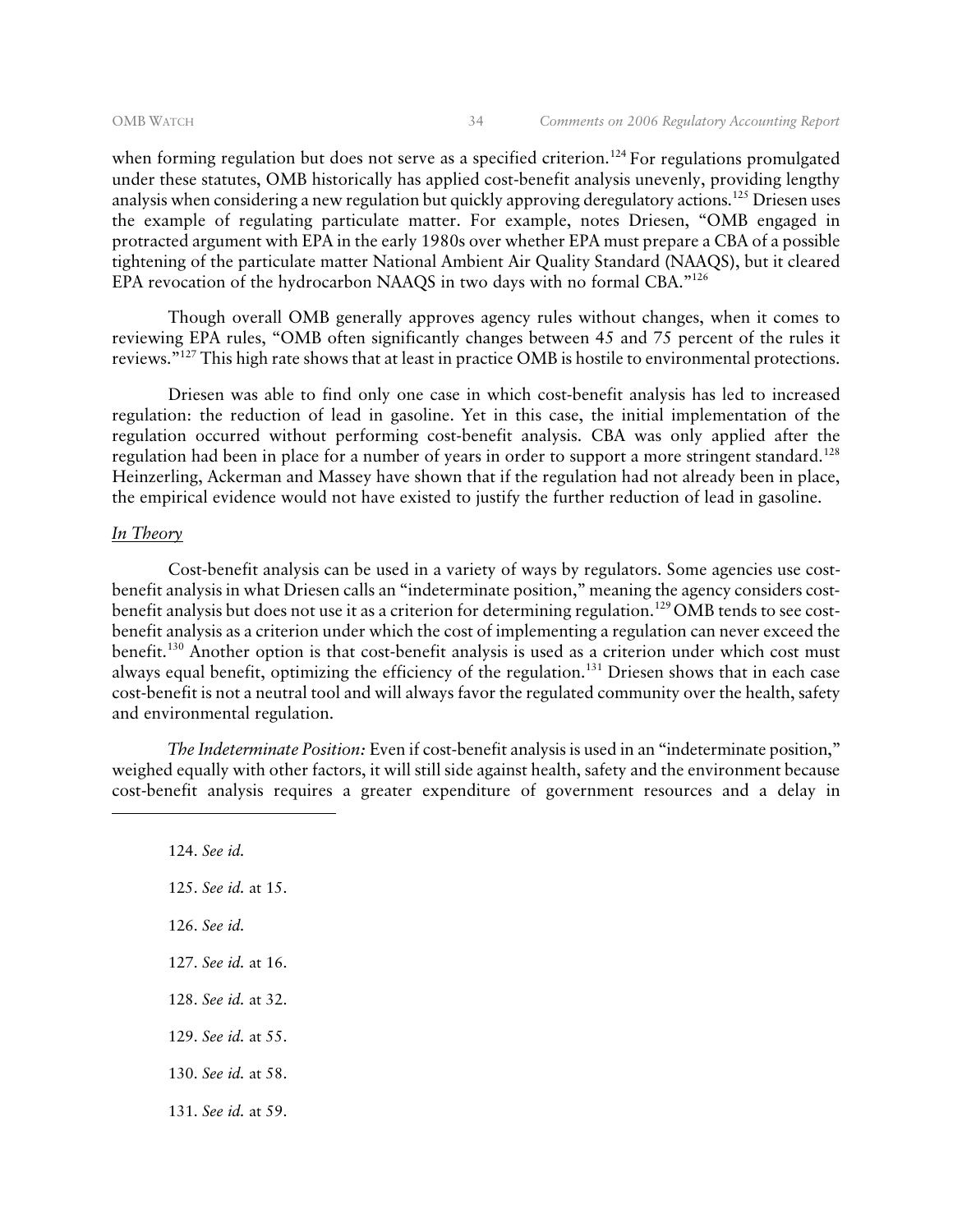implementation of important safeguards. In lieu of cost-benefit analysis, agencies consider regulation based on the technological feasibility of implementing a regulation (including the cost of compliance) or an assessment of the health effects of a given regulation. "Cost benefit analysis combines all of the difficulties of both of these forms of analysis and creates an additional complication -- it requires quantification of benefits and, whenever possible, the assignment of monetary values to each of those benefits,"132 according to Driesen. This method is inevitably more costly and time-consuming for the agencies and delays enforcement.

Delays in regulation are not neutral. They always benefit the regulated community at the expense of those exposed to the potential hazards by increasing the amount of time individuals are exposed to adverse conditions while giving the regulated community a longer time to avoid compliance.

 *Benefit Cannot Outweigh Cost Criterion:* The criterion that benefit cannot outweigh cost is inherently not neutral. It acts as a one way ratchet, reducing benefit when cost is too great but never demanding an increase in benefit. If cost falls below benefit, this criterion does not require a more stringent standard. But if cost outweighs benefit, agencies are forced to weaken their standard in order to comply. This understanding of cost benefit is the one generally employed by OMB and the administration.

 *Cost Equals Benefit Criterion:* If benefits are optimized, then cost should always equal benefit. CBA using this criterion at first appears to be a neutral tool. It could create either more or less stringent standards based on the conditions. If marginal benefit is greater than the marginal cost, it could recommend a stronger, more costly standard. Optimizing benefit may be more neutral overall, but it is not neutral compared to existing standards. Key provisions in the law require full protection of public health and the environment. In comparison to this standard, optimizing benefit is not a neutral theory because, as Driesen says, "this optimization criterion would not make regulation that already fully protects human health and the environment more stringent, but it would sometimes make it less stringent, so it is certainly not neutral relative to a health-protective standard."133 By maximizing efficiency, this criterion could also allow for the death of innocent life or allow harms to go unabated.

Even if cost-benefit analysis is applied in a relatively neutral way, the underlying methodology involves value choices that cannot be neutral. A cost-benefit analysis requires choosing a specific methodology to make a comparison of benefits and costs. Various ways of calculating benefits can have drastically different outcomes. Driesen explains:

For example, CBA proponents do not ask how much would a company have to pay a victim to get her to agree to die of cancer contracted after breathing in the fumes from the company's plant. Rather, they have asked how much would a potential victim pay the factory to avoid a  $\text{risk}$ .<sup>134</sup>

Choosing a methodology involves a non-neutral value judgment.

132. *See id.* at 57.

-

134. *See id.* at 65-66.

<sup>133.</sup> *See id.* at 60.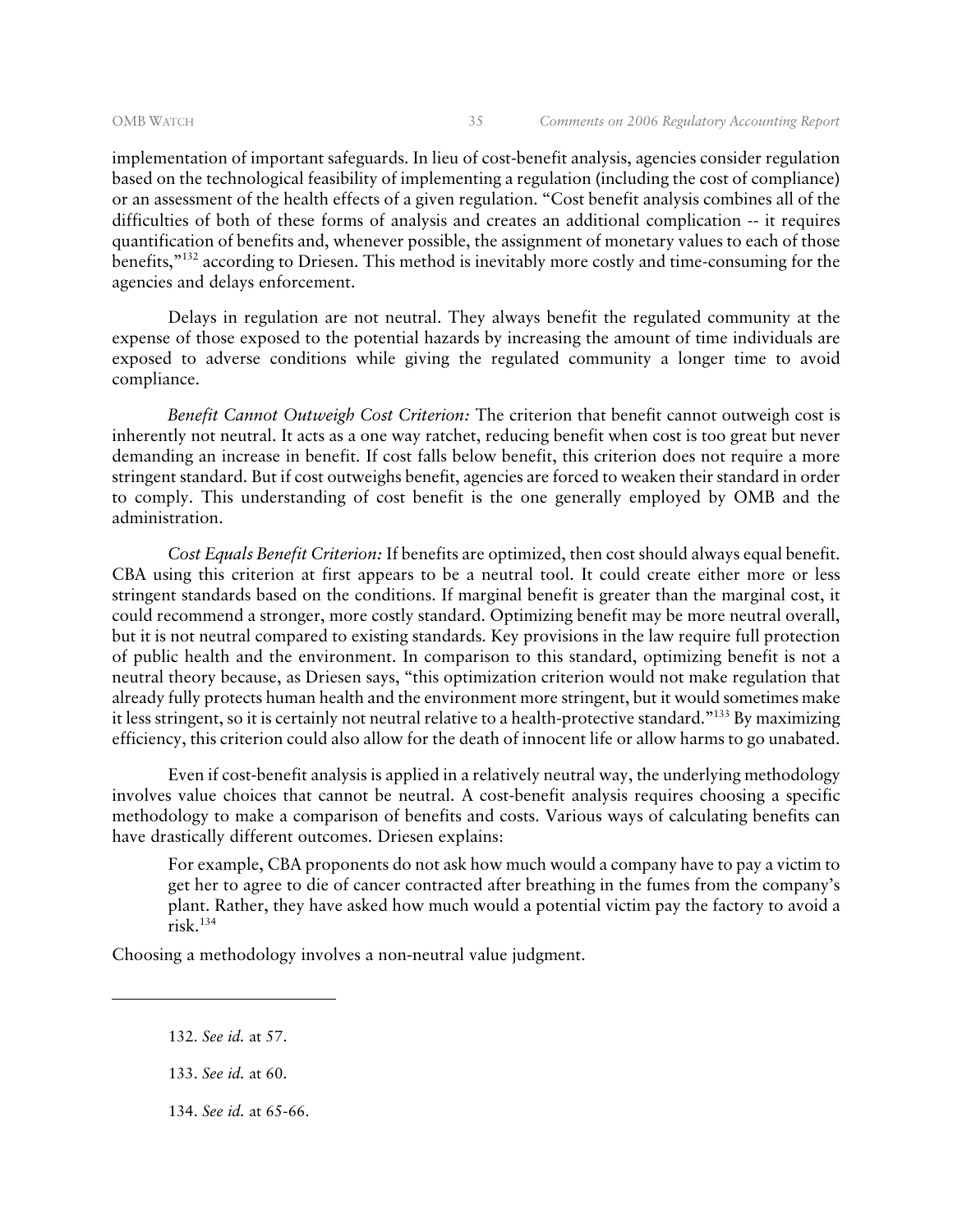#### *Misguiding Our Priorities*

Not only is cost-benefit analysis not a neutral tool; it fundamentally gets it wrong. Cost-benefit analysis does not reflect our country's values or priorities. In Lisa Heinzerling, Frank Ackerman and Rachel Massey's "Applying Cost-Benefit Analysis to Past Decisions," the authors seek to show what would have happened if cost-benefit analysis had been applied to some of our landmark environmental, health and safety regulations. They investigate the reduction of lead in gasoline, a proposed regulation that would have allowed damming in the Grand Canyon, and the regulation of occupational exposure to vinyl chloride, a chemical used in producing PVC. Their conclusion in all three cases is that cost-benefit analysis would have gotten it wrong, depriving us of some of our most important health, safety and environmental protections.

One of their most compelling examples is that of vinyl chloride. Vinyl chloride is a known carcinogen used in making PVC. In 1974, when OSHA sought to regulate vinyl chloride, substantial evidence existed about vinyl chlorides toxicity, especially its link to a rare form of liver cancer, angiosarcoma, but little was known about the safe level of exposure or how many people had or would die from angiosarcoma through exposure to vinyl chloride. At the time, there were only 13 known cases of angiosarcoma deaths from vinyl chloride exposure.135 Still, OSHA chose to take a precautionary stance and sought to lower the allowable exposure level to 1 ppm over an eight-hour period. Previously, industry had allowed an exposure of 200 ppm "time-weighted average" with a maximum allowable exposure of 500 ppm.<sup>136</sup>

By statute, OSHA does not perform cost-benefit analysis and must enforce the most stringent policy "feasible." If it had performed CBA when determining an exposure limit for vinyl chloride with the knowledge they had at the time, CBA would have come out in favor of a much weaker standard.<sup>137</sup> Heinzerling, Ackerman and Massey compared the estimated cost of compliance at the time with the estimated value of a life in order to determine how many lives OSHA would have needed to think it was saving to justify the stringent regulatory standard.<sup>138</sup>

The estimated cost of compliance with the vinyl chloride regulation was thought to be \$200 million per year (though it turned out to be much lower).<sup>139</sup> For the value of a human life, the authors used two different estimates: the highest value of a life based on current EPA calculations and adjusted for inflation, which is \$1.81 million, and the much lower value of life used in the Ford Pinto controversy that occurred around the same time, which estimated the value of a statistical life at \$200,000.140

- 137*. See* Ackerman, Heinzerling & Massey, *supra* 96, at 52.
- 138. *See id.* at 50-53.
- 139. *See id.* at 52.
- 140. *See id.* at 52-53.

<sup>135.</sup> *See id.* at 47.

<sup>136.</sup> *OSHA Standards for Vinyl Chloride Plants Upheld*, 5 ENVTL. L. REP. 10042 (1975).